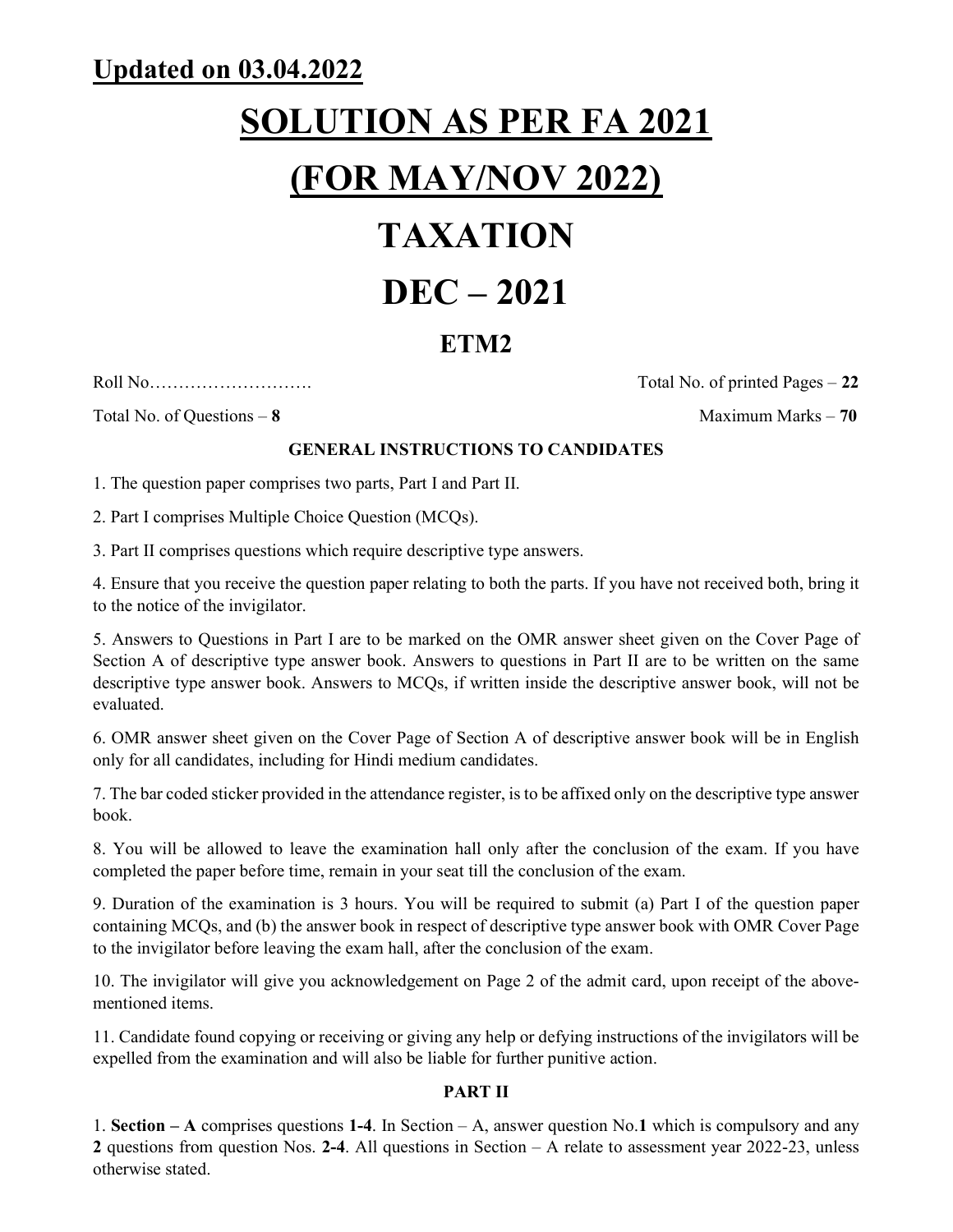**Section – B** comprises questions 5-8. In Section – B, answer question No.5 which is compulsory and any 2 questions from question Nos. 6-8

2. Working notes should form part of the answer.

3. Answers to the questions are to be given only in English except in the case of candidates who have opted for Hindi Medium. If a candidate has not opted for Hindi Medium, his/her answers in Hindi will not be evaluated.

4. All questions in Section – B should be answered on the basis of position of GST law as amended by significant notification/circulars issued upto  $31<sup>st</sup>$  Oct, 2021.

#### PART – II

#### SECTION – A

1. Mr. Shivansh, a resident and ordinarily resident aged 61 years, is engaged in the business of manufacturing of motor parts. He is subject to tax audit under section 44AB of Income Tax Act, 1961. He has provided following information:

| <b>Particulars</b>         |           | <b>Particulars</b>                       | (₹)       |
|----------------------------|-----------|------------------------------------------|-----------|
| To Administrative expenses | 4,30,000  | By Gross Profit                          | 58,30,000 |
| To Salaries & wages        | 20,00,000 | By Profit on sale of asset of scientific | 2,00,000  |
|                            |           | research                                 |           |
| To Interest on loans       | 7,50,000  | By Winning from lottery                  | 31,500    |
|                            |           | (Net of TDS $\omega$ 30%)                |           |
| To Depreciation            | 6,17,000  |                                          |           |
| To Professional fees       | 2,70,000  |                                          |           |
| To Rent, rates & taxes     | 2,80,000  |                                          |           |
| To Travelling & conveyance | 1,40,000  |                                          |           |
| To Net Profit              | 15,74,500 |                                          |           |
| Total                      | 60,61,500 | Total                                    | 60,61,500 |

#### Profit & Loss account for the year ended 31st March, 2022

Explanatory information:

- (i) Opening and closing stock of finished goods were undervalued by 10%. Opening stock of ₹4,50,000 and closing stock of ₹5,58,000 was shown.
- (ii) Salaries  $&$  wages include following items:
	- (a) Contributed 20% of basic salary in National Pension Scheme referred to section 80CCD regarding salary paid to an employee Mr. Ganesh who has withdrawn basic salary of ₹3,00,000, and Dearness allowance is 40% of basic salary. 50% of Dearness allowance forms part of the salary.
	- (b) Some of the employees opted for retirement under the voluntary retirement scheme; a sum of ₹2,40,000 was paid to them on 1<sup>st</sup> January, 2022.
- (iii) Interest on loan includes interest paid @ 15% per annum on loan of  $\bar{\tau}$ 12,00,000 which was taken from State Bank of India on 01.05.2021 for purchased of new electric car of ₹15,00,000. The car is used for personal purpose.
- (iv) Depreciation allowable as per Income Tax Rules, 1962 is ₹4,50,000 but during the calculation of such depreciation following addition was not considered: Motor car purchased for ₹3,00,000 for supply of finished goods to dealers on 25.08.2020.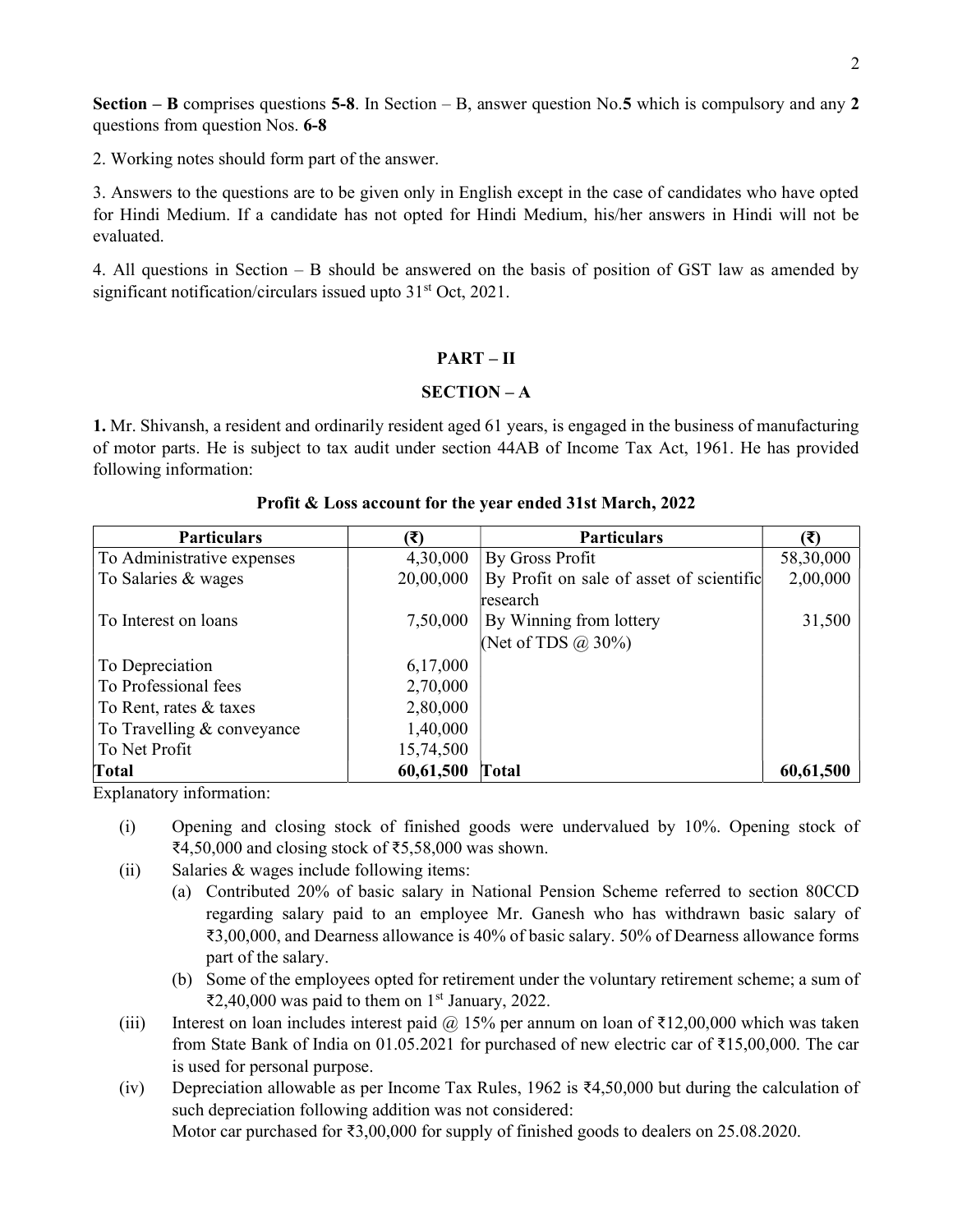(v) An asset was purchased for  $\overline{6,00,000}$  on 17.11.20 for conducting scientific research and the deduction was claimed under section 35 of the Income-tax Act, 1961. This asset was sold on 05.09.2021 for a consideration of ₹8,00,000.

#### Other information:

A plot of Industrial land which was used by Mr. Shivansh for business purpose for last 10 years was compulsorily acquired by Central Government on 07.05.2021. The compensation of ₹ 12,00,000 was received on 27.02.2022. Such property was purchased by him on 08.08.2005 for ₹2,00,000. He has purchased another plot of industrial land on 21.04.2022 for ₹6,00,000. Government has also paid ₹54,000 as interest on such compensation on 28.03.2022.

Cost Inflation Indices: FY 2021-22: 317, FY 2005-06: 117

Compute the total income and tax liability of Mr. Shivansh for the assessment year 2022-23 assuming that he has not opted provisions of section 115BAC. Ignore Provisions relating to AMT. (14 Marks)

#### Solution:

Computation of Total Income and Tax Liability of Mr. Shivansh for the assessment year 2022-23

|                                                                                                | ₹          |
|------------------------------------------------------------------------------------------------|------------|
| Income under the head business profession                                                      |            |
| Net Profit as per profit and loss account                                                      | 15,74,500  |
| Less: Income considered in Profit and loss but taxable under other heads/Expenses allowed      |            |
| Winning from lottery                                                                           | (31,500)   |
| Profit on sale of asset on scientific research                                                 | (2,00,000) |
| Opening stock undervalued $(4,50,000 / 90\% \times 10\%)$                                      | (50,000)   |
| Depreciation allowed as per income tax                                                         | (4,50,000) |
| Depreciation allowed on motor car $(3,00,000 \times 15\%)$                                     | (45,000)   |
|                                                                                                |            |
| Add: Expenses disallowed/Income allowed                                                        |            |
| VRS expenditure $1/5^{\text{th}}$ allowed and $4/5^{\text{th}}$ is disallowed (2,40,000 x 4/5) | 1,92,000   |
| Employer contribution to NPS in excess of 10% of salary                                        | 24,000     |
| $(60,000 (20\% of 3,00,000) - 36,000 (10\% of 3,60,000))$                                      |            |
| Depreciation                                                                                   | 6,17,000   |
| Closing stock undervalued $(5,58,000 / 90\% \times 10\%)$                                      | 62,000     |
| Sale of asset used for scientific research                                                     | 6,00,000   |
| Interest on loan for new electric car used for personal purpose                                | 1,65,000   |
| $(12,00,000 \times 15\% \times 11/12)$                                                         |            |
|                                                                                                |            |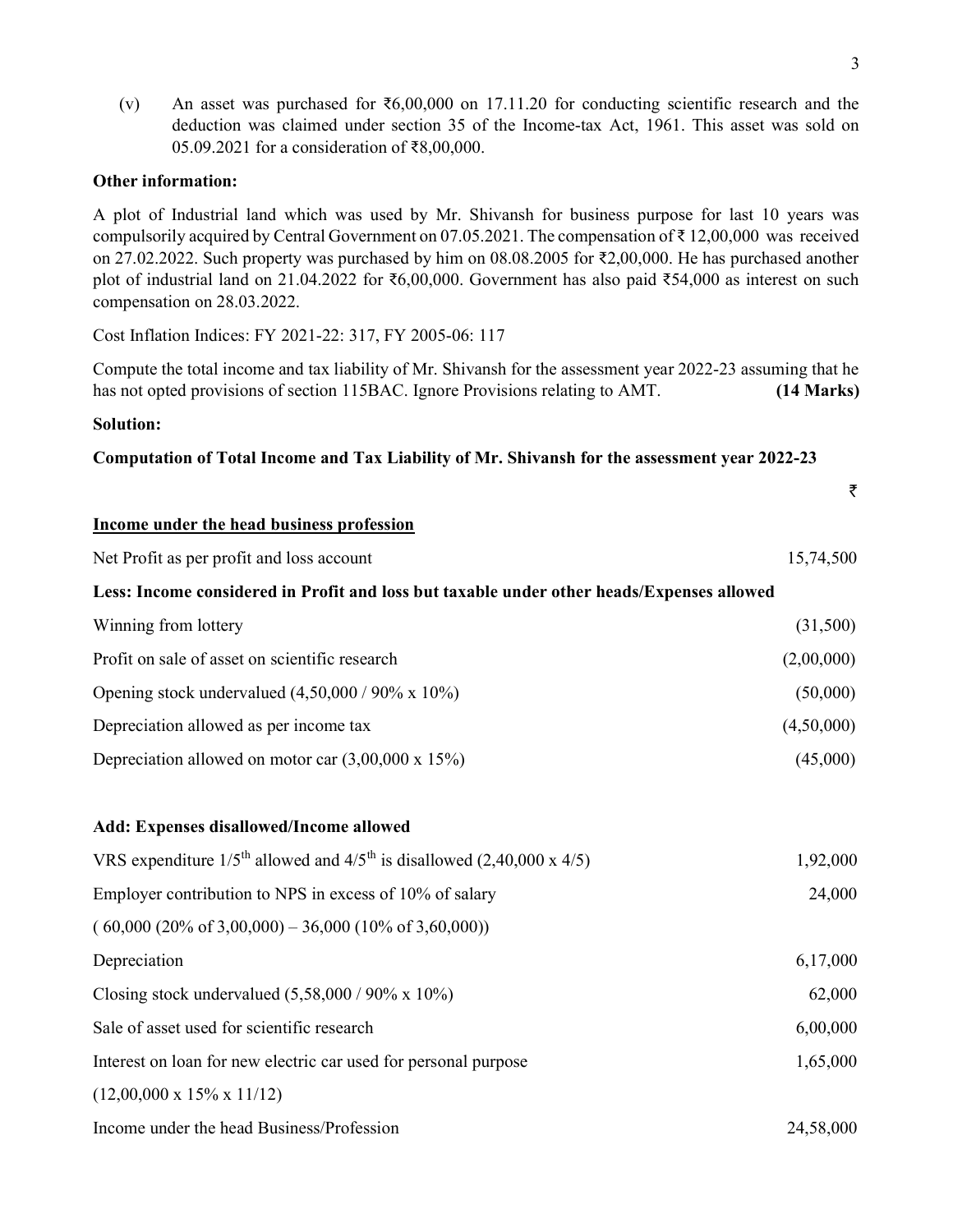| Income under the head capital gains                        |             |
|------------------------------------------------------------|-------------|
| STCG on sale of asset on scientific research               | 2,00,000    |
| $(8,00,000-6,00,000)$                                      |             |
| Sale of plot                                               |             |
| Full value of consideration                                | 12,00,000   |
| Less: Indexed Cost of Acquisition                          | (5,41,880)  |
| $(2,00,000 / 117 \times 317)$                              |             |
| Long term capital gains                                    | 6,58,120    |
| Less: Exemption u/s 54D                                    | (6,00,000)  |
| Long term capital gains                                    | 58,120      |
| Income under the head capital gains                        | 2,58,120    |
|                                                            |             |
| Income under the head other sources                        |             |
| Winning from lottery $(31,500/70%)$                        | 45,000      |
| Interest on compensation $(54,000 - 27,000)$               | 27,000      |
| (Deduction of 50% is allowed as per section 57)            |             |
| Income under the head other sources                        | 72,000      |
| <b>Computation of Total Income</b>                         |             |
| Income under the head Business/Profession                  | 24,58,000   |
| Income under the head capital gains                        | 2,58,120    |
| Income under the head other sources                        | 72,000      |
| <b>Gross Total Income</b>                                  | 27,88,120   |
| Less: Deduction u/s 80EEB 1,65,000 but limited to 1,50,000 | (1,50,000)  |
| <b>Total Income</b>                                        | 26,38,120   |
| <b>Computation of Tax Liability</b>                        |             |
| Tax on LTCG 58,120 @ 20% u/s 112                           | 11,624.00   |
| Tax on casual income $45,000 \ (\omega\)$ 30% u/s 115BB    | 13,500.00   |
| Tax on Normal Income 25,35,000 at slab rate                | 5,70,500.00 |
| Tax before HEC                                             | 5,95,624.00 |

4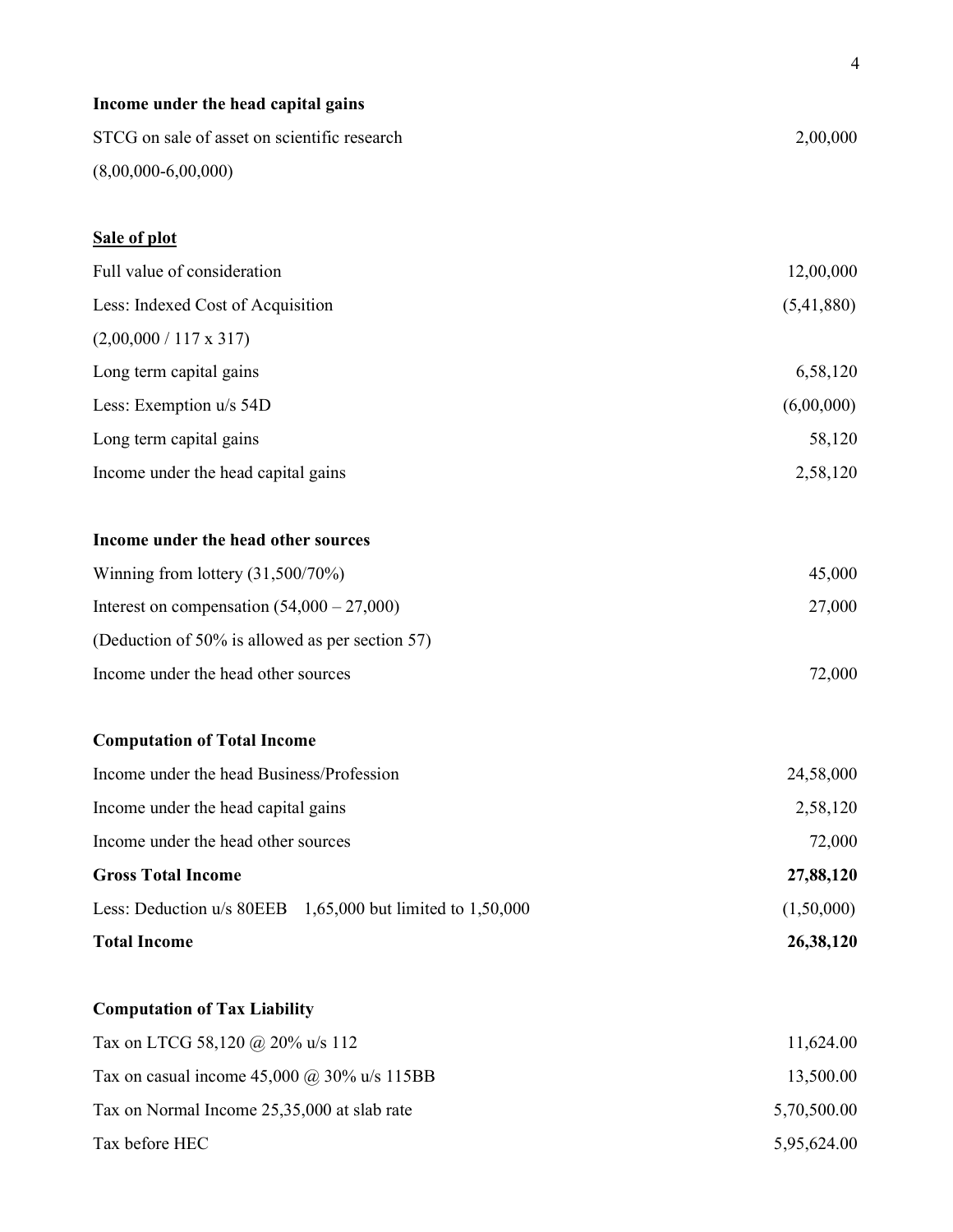| Add: HEC $\omega$ 4% | 23,824.96      |
|----------------------|----------------|
| Tax liability        | 6, 19, 448. 96 |
| Rounded off u/s 288B | 6,19,450.00    |

2. (a) Examine the tax implications of the following transactions for the assessment year 2022-23: (Give brief reason)

- (i) Government of India has appointed Mr. Rahul as an ambassador in Japan. He received salary of  $\text{\textless}7,50,000$ and allowances of ₹2,40,000 during the previous year 2021-22 for rendering his services in Japan. He is an Indian citizen having status of non-resident in India for the previous year 2021-22.
- (ii) Ms. Juhi, a non-resident in India is engaged in operations which are confined to purchase of goods in India for the purpose of export. She has earned ₹2,50,000 during the previous year 2021-22.
- (iii) Mr. Naveen, a non-resident in India, has earned ₹3,00,000 as royalty for a patent right made available to Mr. Rakesh who is also a non-resident. Mr. Rakesh has utilized patent rights for development of a product in India and 50% royalty is received in India and 50% outside India.
- (iv) Mr. James, a NRI, borrowed  $\text{\textsterling}10,00,000$  on 01.04.2021 from Mr. Akash who is also non-resident and invested such money in the shares of an Indian Company. Mr. Akash has received interest  $\omega$  12% per annum. (7 Marks)

#### Answer:

(i) As per section 9, salaries (including, inter alia, allowances) payable by the Government to a citizen of India for services rendered outside India shall be deemed to accrue or arise in India. Thus, salary received from Government by Mr. Rahul, being a non-resident of  $\overline{57,50,000}$  for rendering services in Japan would be taxable in his hands, after allowing standard deduction of  $\text{\textless}50,000$ . However, any allowance or perquisites paid or allowed outside India by the Government to a citizen of India for rendering services outside India will be fully exempt u/s 10(7). Hence,  $\overline{z}2,40,000$ , being the allowance would be exempt

(ii) As per Section 9, In the case of a non-resident, no income shall be deemed to accrue or arise in India to him through or from operations which are confined to the purchase of goods in India for the purpose of export. Thus, income of  $\bar{\tau}$  2,50,000 arising in the hands of Ms. Juhi would not be taxable in her hands in India, since her operations are confined to purchase of goods in India for the purpose of export.

(iii) As per section 9, Royalty payable by a non-resident would be deemed to accrue or arise in India in the hands of the recipient only when such royalty is payable in respect of any right, property or information used for the purposes of a business or profession carried on by such non-resident in India or earning any income from any source in India. In the present case, since Mr. Rakesh, a non-resident, paid the royalty of  $\bar{\tau}3,00,000$ for a patent right used for development of a product in India, the same would be taxable in India in the hands of the recipient, Mr. Naveen, a non-resident, irrespective of the fact that only 50% of the royalty is received in India.

(iv) As per section 9, Interest payable by a non-resident on the money borrowed for any purpose other than a business or profession in India, would not be deemed to accrue or arise in India. In the present case, since Mr. James, a non-resident borrowed the money for investment in shares of an Indian company, the interest on such borrowing of  $\bar{\tau}1,20,000$  ( $\bar{\tau}10,00,000$  x 12%) payable to Mr. Akash, a non-resident would not be deemed to accrue or arise to him in India. Hence, the same would not be taxable in India in the hands of Mr. Akash.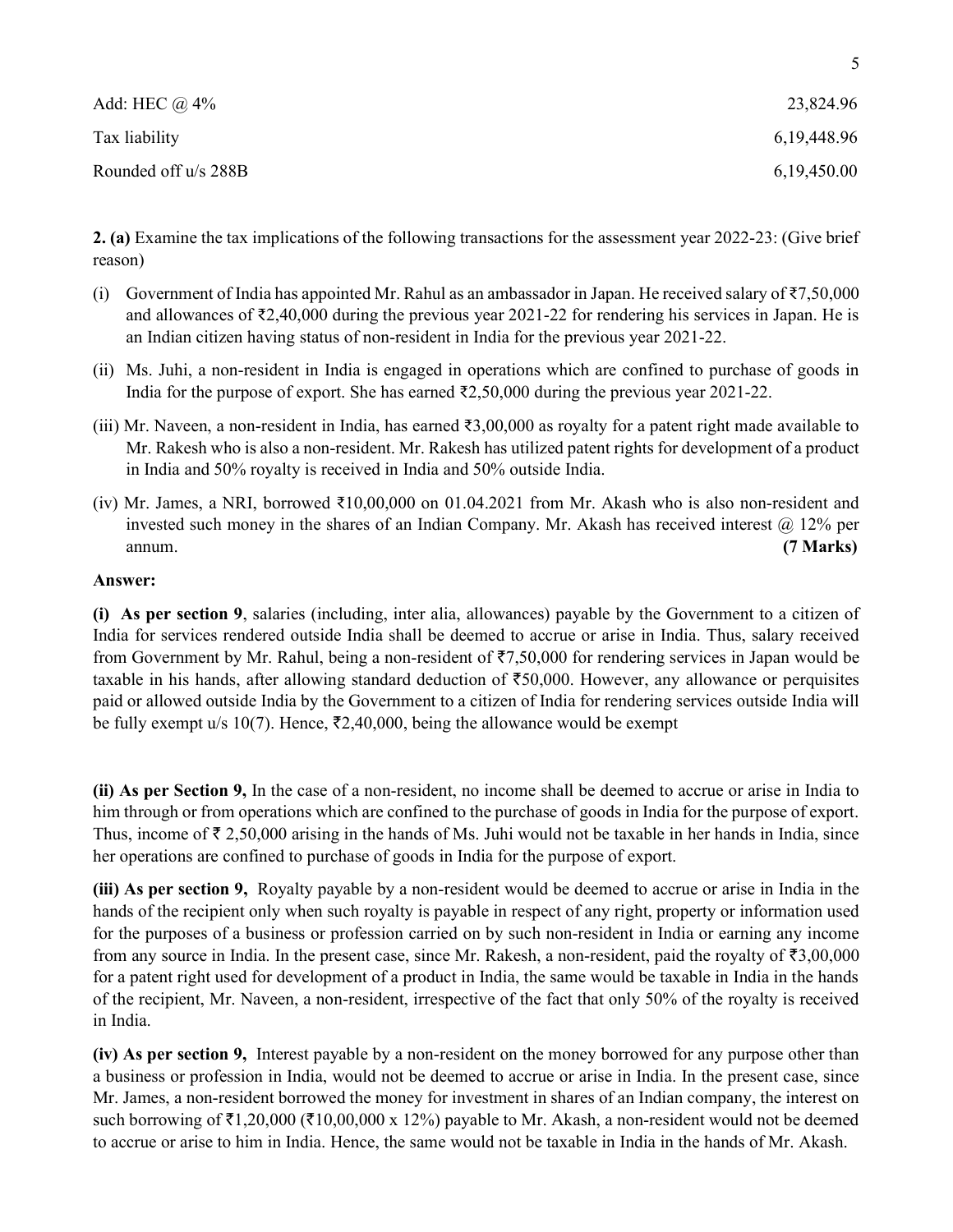(b) Ms. Mishika has entered into an agreement with M/s CVM Build Limited on 25.04.2017 in which she agrees to allow such Company to develop a shopping mall on land owned by her in New Delhi. She purchased such land on 05.05.2009 in ₹15,00,000. In consideration, M/s CVM Build Limited will provide 20% share in shopping mall to Mishika. The certificate of completion of shopping mall was issued by authority as on 26.12.2021. On such date, Stamp duty value of shopping mall was ₹4,14,00,000. Subsequently on 18.03.2022, she sold her 15% share in shopping mall to Mr. Ketav in consideration of ₹65,00,000.

She has also purchased a house on 09.05.2021 in consideration of ₹46,00,000 and occupied for own residence. Punjab National Bank has sanctioned a loan of ₹35,50,000 (80% of stamp value) at the interest rate of 12% per annum on 01.05.2021 and disbursement was made on 01.06.2020. She does not own any other residential house on the date of sanction of loan. Principal amount of ₹1,30,000 was paid during the financial year 2020- 21.

Cost Inflation Indices: 2021-22: 317,2009-10: 148

Compute total income of Ms. Mishika for the assessment year 2022-23 assuming that she has not opted provisions under section 115BAC. (7 Marks)

#### Solution:

#### Computation of total income of Ms. Mishika for the assessment year 2022-23

As per section 45(5A), Capital gains arising from transfer shall be chargeable to income tax as income of the previous year in which the certificate of completion for the whole or part of the project is issued by the competent authority. For this purpose full value of consideration shall be the stamp duty value of his share in the project.

| <b>Short term Capital Gains</b>              | 2,90,000      |
|----------------------------------------------|---------------|
| $(4,14,00,000 \times 15\%)$                  |               |
| Less: cost of Acquisition                    | (62,10,000)   |
| Full value of consideration                  | 65,00,000     |
| Sale of 15% share                            |               |
| Long term capital Gains                      | 20,52,072     |
| <b>Less: Loss of House property</b>          | (2,00,000)    |
| <b>Long term Capital Gains</b>               | 22,52,072     |
| $(50,67,162/82,80,000 \text{ X } 46,00,000)$ |               |
| Less: Exemption u/s 54F                      | (28, 15, 090) |
| <b>Long term Capital Gains</b>               | 50,67,162     |
| $(15,00,000 / 148 \times 317)$               |               |
| Less: Indexed cost of Acquisition            | (32, 12, 838) |
| $(4,14,00,000 \times 20\%)$                  |               |
| Full value of consideration                  | 82,80,000     |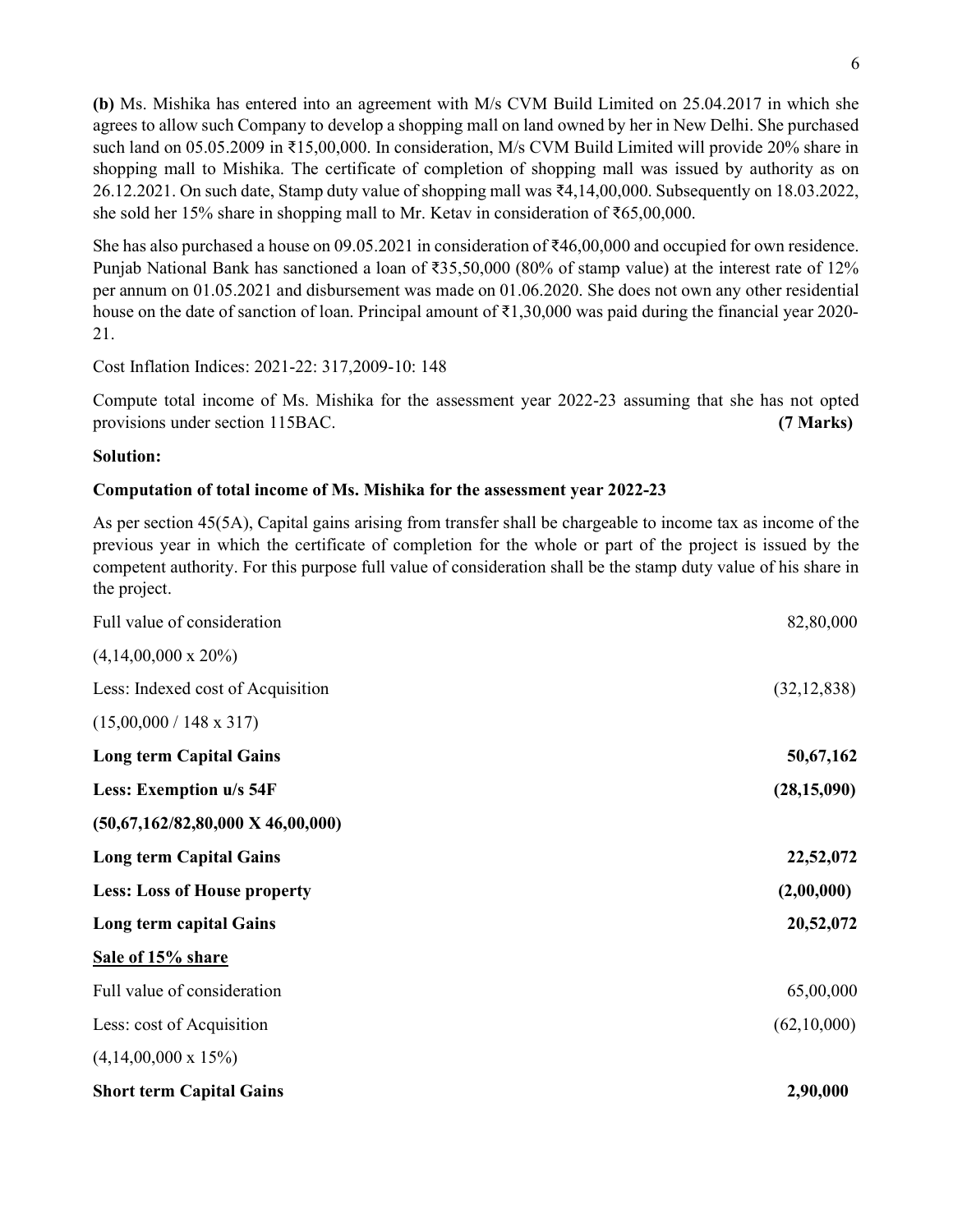| Income under the head House Property (Self occupied house)                  |            |
|-----------------------------------------------------------------------------|------------|
| Gross Annual Value/NAV                                                      | Nil        |
| Less: Interest on loan                                                      | (2,00,000) |
| $(35,50,000 \times 12\% \times 10/12) = 3,55,000$ but maximum upto 2,00,000 |            |
| Loss under the head House property                                          | (2,00,000) |
| Note: Assumed satisfied all the conditions for higher interest.             |            |
| Gross Total Income                                                          | 23,42,072  |
| Less: Deduction $u/s$ 80C – Repayment of Principal                          | (1,30,000) |
| Less: Deduction $u/s$ 80EEA –                                               | (1,50,000) |
| Total Income                                                                | 20,62,072  |
| Rounded off u/s 288A                                                        | 20,62,070  |

7

Note: In the above solution loss under the head house property is adjusted with long term capital gains alternatively student can solve the answer by adjusting the loss with short term capital gains and in that case deduction from Gross total income shall be maximum allowed upto 90,000. Alternative treatment is as follows:

| Full value of consideration                                       | 82,80,000     |
|-------------------------------------------------------------------|---------------|
| $(4,14,00,000 \times 20\%)$                                       |               |
| Less: Indexed cost of Acquisition                                 | (32, 12, 838) |
| $(15,00,000 / 148 \times 317)$                                    |               |
| <b>Long term Capital Gains</b>                                    | 50,67,162     |
| Less: Exemption u/s 54F                                           | (28, 15, 090) |
| $(50,67,162/82,80,000 \text{ X } 46,00,000)$                      |               |
| <b>Long term Capital Gains</b>                                    | 22,52,072     |
| Sale of 15% share                                                 |               |
| Full value of consideration                                       | 65,00,000     |
| Less: cost of Acquisition                                         | (62,10,000)   |
| $(4,14,00,000 \times 15\%)$                                       |               |
| <b>Short term Capital Gains</b>                                   | 2,90,000      |
| Less: Loss of House property                                      | (2,00,000)    |
| <b>Short term capital Gains</b>                                   | 90,000        |
| <b>Income under the head House Property (Self occupied house)</b> |               |
| Gross Annual Value/NAV                                            | Nil           |
| Less: Interest on loan                                            | (2,00,000)    |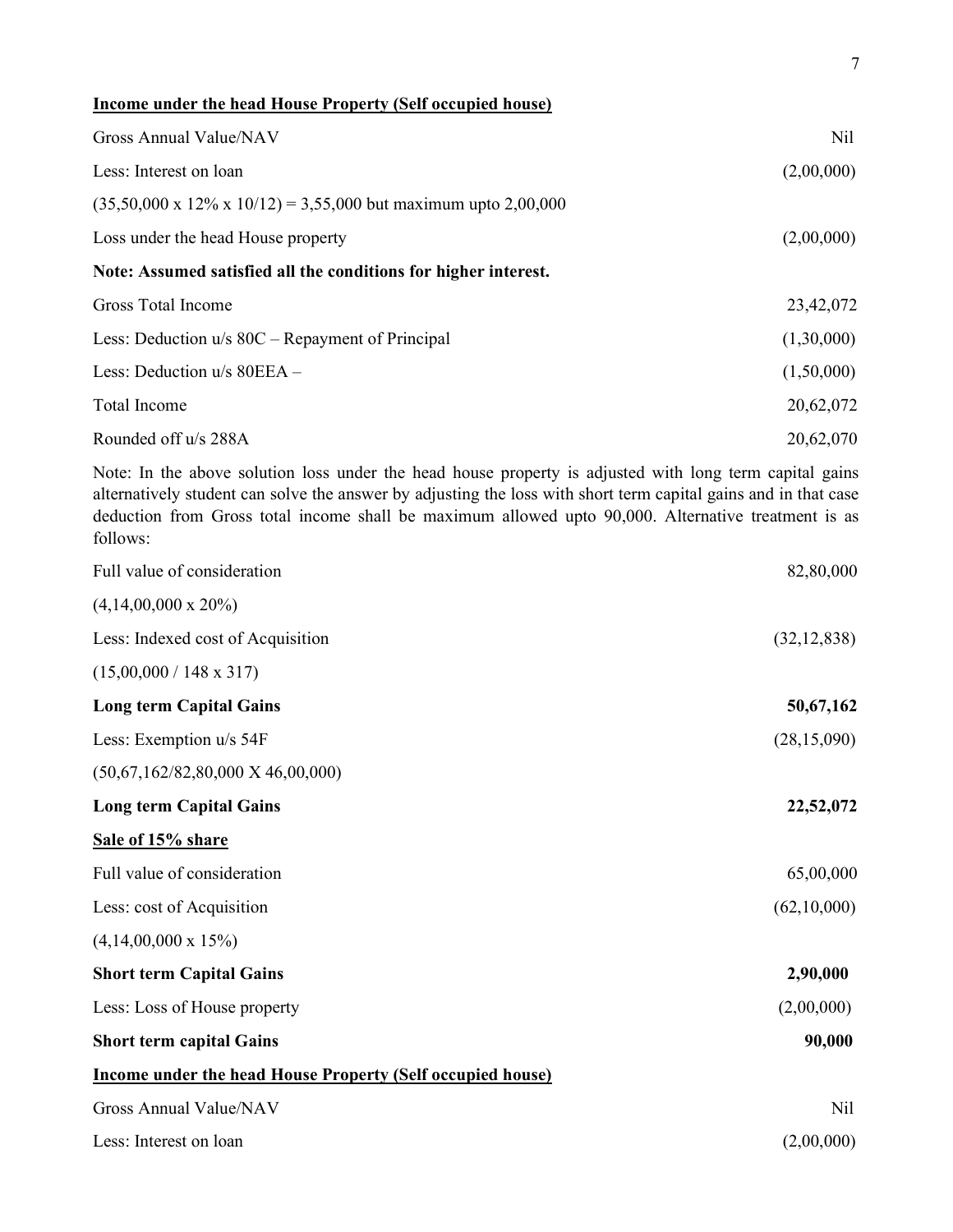| $(35,50,000 \times 12\% \times 10/12) = 3,55,000$ but maximum upto 2,00,000 |            |
|-----------------------------------------------------------------------------|------------|
| Loss under the head House property                                          | (2,00,000) |
| Note: Assumed satisfied all the conditions for higher interest.             |            |
| Gross Total Income                                                          | 23,42,072  |
| Less: Deduction $u/s$ 80C – Repayment of Principal                          | (90,000)   |
| Total Income                                                                | 22,52,072  |
| Rounded off u/s 288A                                                        | 22,52,070  |

#### Note: It is beneficial to setoff the loss from Long term capital gains.

3.(a) State in brief the applicability of provisions of tax deduction at source, the rate and amount of tax deduction in the following cases for the financial year 2021-22 under Income Tax Act, 1961. Assume that all payments are made to residents:

- (i) Mr. Mahesh has paid ₹6,00,000 on 15.10.2021 to M/s Fresh Cold Storage Pvt. Ltd. for preservation of fruits and vegetables. He is engaged in the wholesale business of fruits & vegetable in India having turnover of ₹3 Crores during the previous year 2020-21.
- (ii) Mr. Ramu, a salaried individual, has paid rent of ₹60,000 per month to Mr. Shiv Kumar from 1<sup>st</sup> July, 2021 to 31<sup>st</sup> March, 2022. Mr. Shiv Kumar has not furnished his Permanent Account Number. (4 Marks)

#### Answer:

(i) The arrangement between Mr. Mahesh, the customer, and M/s. Fresh Cold Storage Pvt. Ltd., the cold storage owner, is basically contractual in nature and main object of the cold storage is to preserve perishable goods by mechanical process and storage of such goods is only incidental.

Hence, the provisions of section 194C will be applicable to the amount of  $\bar{c}$  akh paid by Mr. Mahesh to the cold storage company. Accordingly, tax has to be deducted  $@$  2% on  $\overline{6}$  lakh.

TDS u/s 194C =  $2\%$  x ₹6 lakh = ₹12,000

(ii) Mr. Ramu, being a salaried individual, has to deduct tax at source  $\hat{\omega}$  5% u/s 194-IB on the annual rent paid by him from the last month's rent (rent of March, 2022), since the rent paid by him exceeds  $\overline{50,000}$  p.m. Since his landlord Mr. Shiv Kumar has not furnished his PAN to Mr. Ramu, tax has to be deducted @ 20% instead of 5%.

However, the same cannot exceed  $\text{\textsterling}60,000$ , being rent for March, 2022.

TDS u/s 194-IB =  $\bar{\tau}$  5,40,000 ( $\bar{\tau}$ 60,000 x 9) x 20% =  $\bar{\tau}$ 1,08,000, but restricted to  $\bar{\tau}$ 60,000, being rent for March, 2022.

(b) Examine the following transactions with reference to applicability of the provision of tax collected at source and the rate and amount of the TCS for the Assessment year 2022-23.

(i) Mr. Kalpit bought an overseas tour programme package for Singapore for himself and his family of  $\bar{\xi}$ 5 lakhs on  $01.11.2021$  from an agent who is engaged in organising foreign tours in course of his business. He made the payment by an account payee cheque and provided the permanent account number to the seller. Assuming Kalpit is not liable to deduct tax at source under any other provisions of the Act.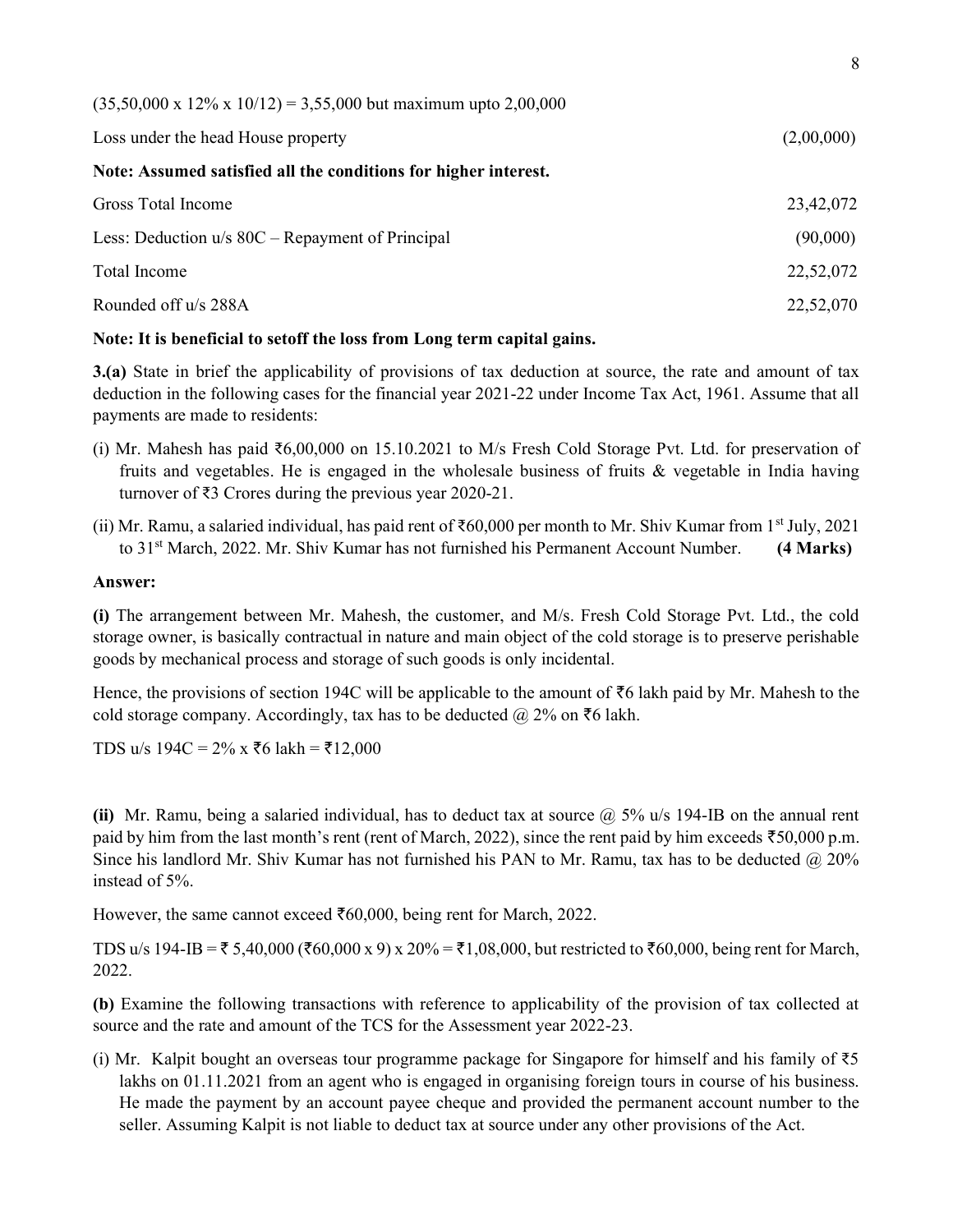(ii) Mr. Anu doing business of textile as a proprietor. His turnover in the business is  $\bar{\tau}$ 11 crores in the previous year 2020-21. He received payment against sale of textile goods from Mr. Ram ₹75 lakhs against the sales made to him in the previous year and proceeding previous years. (Assuming all the sales are domestic sales and Mr. Ram is neither liable to deduct tax on the purchase from Mr. Anu nor he deducted any tax at source). (4 Marks)

#### Answer:

(i) As per section 206C (1G), Every seller who is selling overseas tour program package shall collect at source at a rate of 5%, irrespective of the amount. In the given case agent is selling overseas tour package and liable to collect tax  $@$  5% on 5,00,000 = ₹25,000

(ii) As per 206C(1H), every seller whose turnover in the preceding year was exceeding  $\bar{\tau}$  10 crores shall collect tax at source from a buyer at a rate of 0.1% provided sale consideration is exceeding  $\bar{\tau}$  50 lakh and TDS shall be only on the amount exceeding ₹ 50 lakhs. The provisions shall not apply in case of goods being exported out of India or in case of goods covered  $u/s$  206 C(1), 206C(1F) and 206C(1G).

In the given case, Turnover is exceeding 10 crore in the preceding year and amount received is exceeding 50 lakhs hence Mr. Anu is liable to collect tax  $\omega$ , 0.1% on 25,00,000 =  $\overline{52,500}$ 

(c) Mr. Ravi, a resident and ordinarily resident in India, owns a let out house property having different flats in Kanpur which has municipal value of ₹27,00,000 and standard rent of ₹29,80,000. Market rent of similar property is ₹30,00,000. Annual rent was ₹40,00,000 which includes ₹10,00,000 pertaining to different amenities provided in the building. One flat in the property (annual rent is 2,40,000) remains vacant for 4 months during the previous year. He has incurred following expenses in respect of aforesaid property:

Municipal taxes of ₹4,00,000 for the financial year 2021-22 (10% rebate is obtained for payment before due date.) Arrears of municipal tax of financial year 2020-21 paid during the year of ₹1,40,000 which includes interest on arrears of ₹25,000.

Lift maintenance expenses of ₹2,40,000 which includes a payment of ₹30,000 which made in cash.

Salary of ₹88,000 paid to staff for collecting house rent and other charges. .

Compute the total income of Mr. Ravi for the assessment year 2022-23 assuming that Mr. Ravi has not opted provisions under section 115BAC. (6 Marks)

#### Solution:

#### Computation of Total Income of Mr. Ravi for the assessment year 2022-23

#### Computation of income under the head house property  $\bar{\tau}$

| Gross Annual Value                                                                               |           |
|--------------------------------------------------------------------------------------------------|-----------|
| <b>Working Note:</b>                                                                             |           |
| (a) Fair Rent                                                                                    | 30,00,000 |
| (b) Municipal Valuation                                                                          | 27,00,000 |
| (c) Higher of (a) or (b)                                                                         | 30,00,000 |
| (d) Standard Rent                                                                                | 29,80,000 |
| (e) Expected Rent {Lower of $(c)$ or $(d)$ }                                                     | 29,80,000 |
| (f) Rent received /receivable                                                                    | 29,40,000 |
| $(30,00,000 - (2,40,000/12 \times 4 \times 3/4))$                                                |           |
| Actual rent is lower due to vacancy <i>i.e.</i> if there is no vacancy then actual rent would be |           |
| 30,00,000 which is higher then expected rent hence actual rent shall be considered as            |           |
| GAV                                                                                              |           |
| (g) Higher of (e) or (f) shall be GAV                                                            | 29,40,000 |

29,40,000.00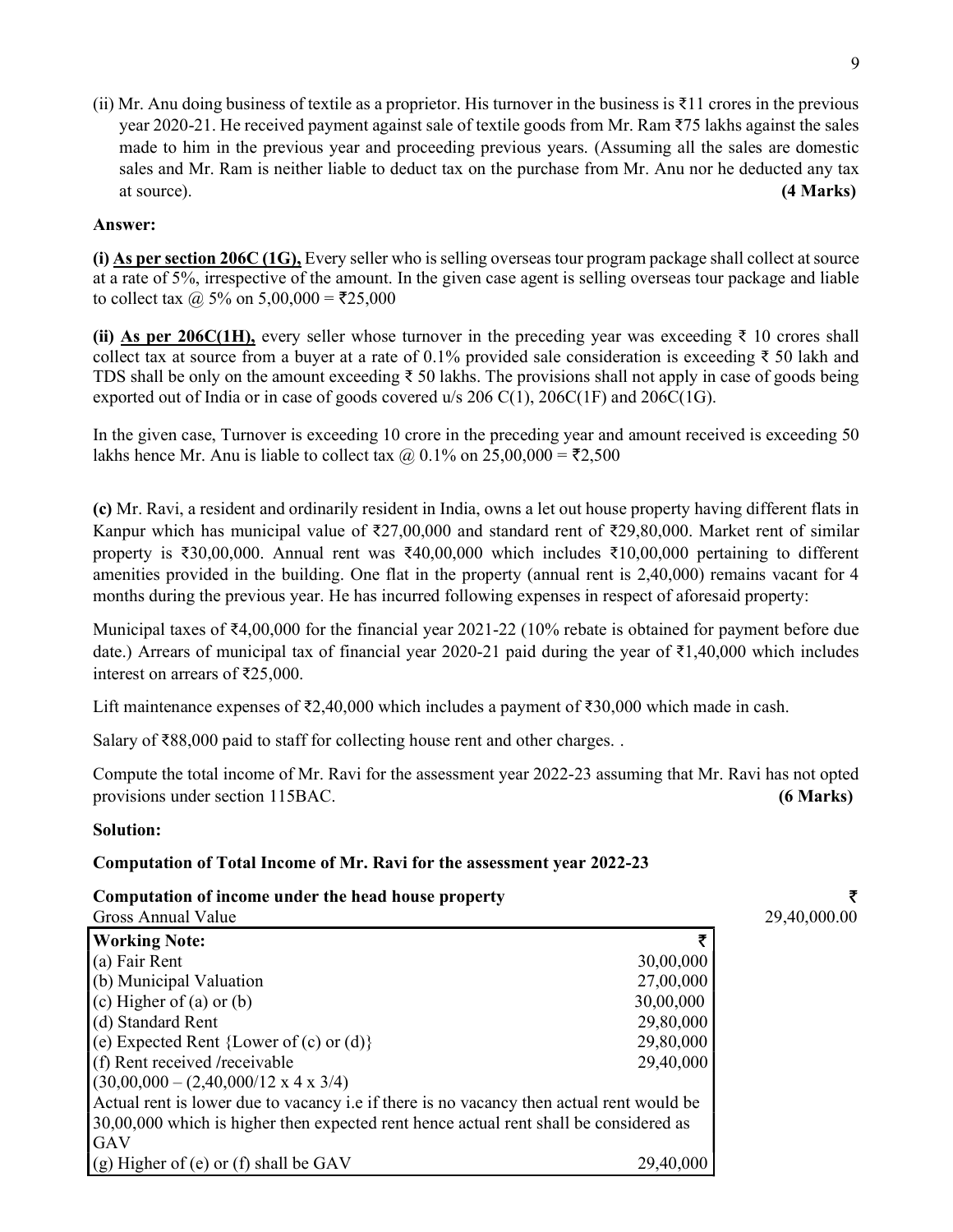| Less: Municipal Tax $(3,60,000 + 1,15,000)$<br>Net Annual Value<br>Less: $30\%$ of NAV u/s 24(a)<br>Less: Interest on capital borrowed $u/s$ 24(b)<br>Income under the head House Property | (4,75,000.00)<br>24,65,000.00<br>(7,39,500.00)<br>Nil<br>17,25,500.00 |
|--------------------------------------------------------------------------------------------------------------------------------------------------------------------------------------------|-----------------------------------------------------------------------|
| Income under the head other sources                                                                                                                                                        |                                                                       |
| Rent for other amenities                                                                                                                                                                   | 10,00,000.00                                                          |
| Less: Loss due to vacancy $[2,40,000 \times 4/12 \times \frac{1}{4}]$                                                                                                                      | (20,000.00)                                                           |
| Less: Lift maintenance charges $[2,40,000 - 30,000]$                                                                                                                                       | (2,10,000.00)                                                         |
| Less: salary to staff $[88,000 \text{ x } \frac{1}{4}]$                                                                                                                                    | (22,000.00)                                                           |
| Income under the head other sources                                                                                                                                                        | 7,48,000.00                                                           |
| Gross Total Income                                                                                                                                                                         | 24,73,500.00                                                          |
| Less: Deduction u/s 80C to 80U                                                                                                                                                             | Nil                                                                   |
| Total Income                                                                                                                                                                               | 24,73,500.00                                                          |

#### Note:

- 1. Interest paid on municipal tax is not allowed to be deducted from GAV.
- 2. Rebate of 10% is deducted from current year municipal tax for early payment of tax.

4. (a) Details of Income of Mr. R and his wife Mrs. R for the previous year 2021-22 are as under :

- (i) Mr. R transferred his self-occupied property without any consideration to the HUF of which he is a member. During the previous year 2021-22 the HUF earned an income of ₹50,000 from such property.
- (ii) Mr. R transferred ₹4,00,000 to his wife Mrs. R on 01.04.2006 without any consideration which was given as a loan by her to Mr. Girish. She earned ₹3,50,000 as interest during the earlier previous years which was also given as a loan to Mr. Girish. During the previous year 2021-22, she earned interest  $\omega$  11% per annum.
- (iii) Mr. R and Mrs. R both hold equity shares of 27% and 25% respectively in AMG Limited. They are also working as employees in such Company. During the financial year 2021-22 they have withdrawn a salary of ₹3,20,000 and ₹ 2,70,000 respectively.
- (iv) Mrs. R transferred 5,000 equity shares of RSB Ltd. on 17.09.2013 to Mr. R without any consideration. The Company issued 3,000 bonus shares to Mr. R in 2016. On 04.03.2022, Mr. R sold entire share holdings and earned ₹5,20,000 as capital gains.

Apart from above income, Mr. R has income from commission ₹4,00,000 and Mrs. R has interest income of ₹3,30,000.

Compute Gross Total income of Mr. R and Mrs. R for the assessment year 2022-23. (4 Marks)

Answer:

#### Computation of Gross Total Income of Mr. R for the assessment year 2022-23

#### Income under the head house property

Income by HUF on transferred property by Mr. R (section 64(2)) 50,000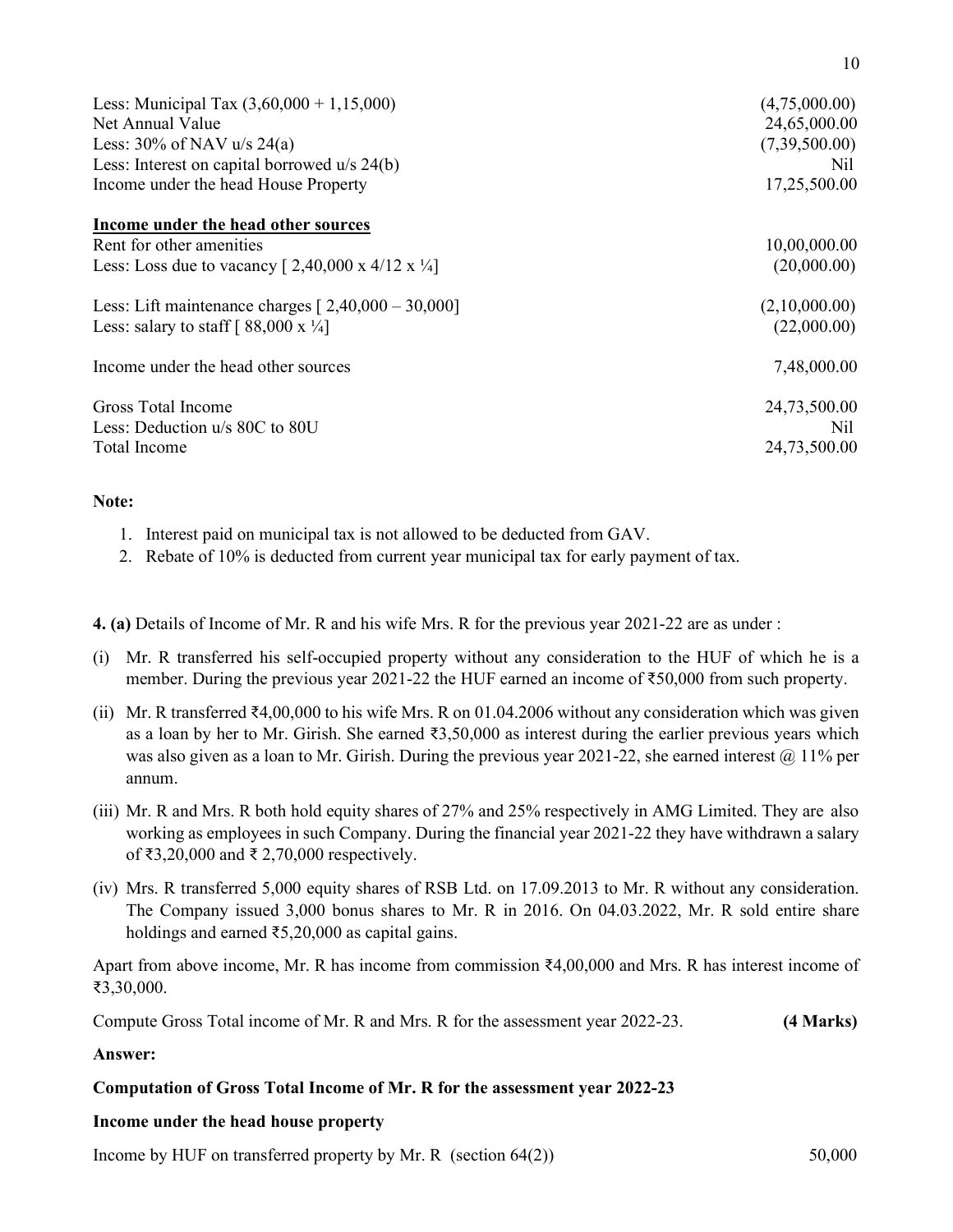| Income under the head other sources                                          |           |
|------------------------------------------------------------------------------|-----------|
| Interest from Mr. Girish clubbed $(4,00,000 \times 11\%)$ (section $64(1)$ ) | 44,000    |
| Commission income                                                            | 4,00,000  |
| Income under the head other sources                                          | 4,44,000  |
| Income under the head capital gains                                          |           |
| Sale of 3000 bonus shares (Section $64(1)$ )                                 |           |
| $(5,20,000 / 8,000 \times 3,000)$                                            | 1,95,000  |
| <b>Gross Total Income</b>                                                    | 6,89,000  |
| Computation of Gross Total Income of Mrs. R for the assessment year 2022-23  |           |
| Income under the head salary                                                 |           |
| Salary to Mrs. R from AMG limited                                            | 2,70,000  |
| Salary to Mr. R from AMG limited (Section 64(1)                              | 3,20,000  |
| Gross salary                                                                 | 5,90,000  |
| Less: Standard Deduction u/s 16(ia) for Mrs. R                               | (50,000)  |
| Less: Standard Deduction $u/s$ 16(ia) for Mr. R                              | (50,000)  |
| Taxable salary                                                               | 4,90,000  |
| Income under the head other sources                                          |           |
| Interest from Mr. Girish $(3,50,000 \times 11\%)$                            | 38,500    |
| Interest Income                                                              | 3,30,000  |
| Income under the head capital gains                                          |           |
| Sale of 5000 shares transferred by Mrs. R to Mr. R                           |           |
| $(5,20,000 / 8,000 \times 5,000)$                                            | 3,25,000  |
| <b>Gross Total Income</b>                                                    | 11,83,500 |

Note:

- 1. If any person has transferred the asset to the spouse and there is accretion to the asset, income from such accretion shall not be clubbed, as decided in case of M. P. Birla (HC). Since exact calculation is not given for capital gains hence income shall be clubbed on proportionate basis.
- 2. As per section 64(1), Where both husband and wife have substantial interest in a concern and both are in receipt of income by way of salary etc. without technical qualification from the said concern, such income will be includible in the hands of that spouse, whose total income, excluding such income is higher. In the question it is not mentioned that they have withdrawn salary without technical qualification, hence it is assumed that salary withdrawn is without technical qualification hence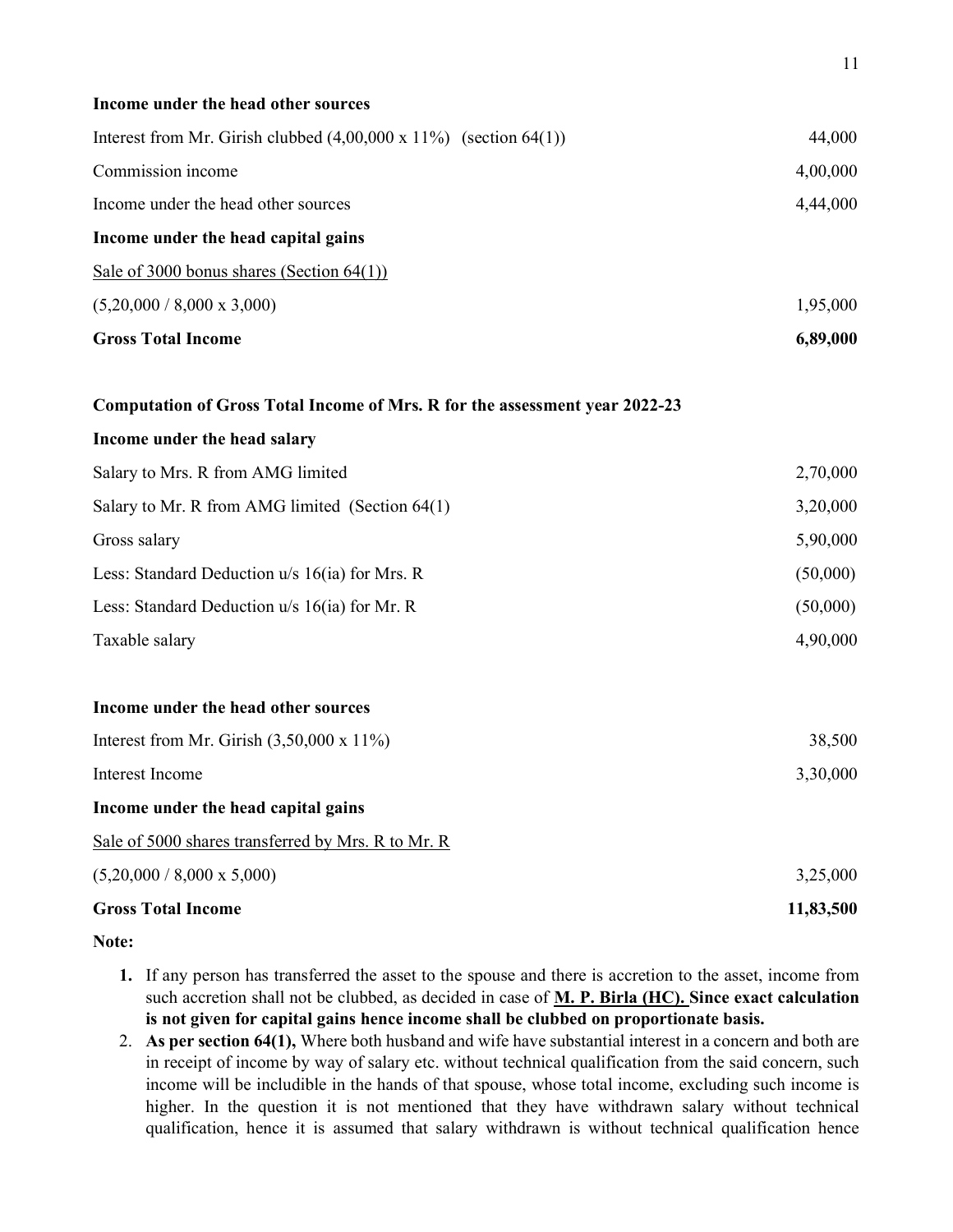clubbing provision shall be applicable. In the given case income of Mrs. R is higher hence salary shall be clubbed in the income of Mrs. R.

3. As per section 64(2), If any member of HUF has gifted any asset to the HUF, income from such asset shall be clubbed in the income of such member.

(b) Mr. X, an employee of the Central Government is posted at New Delhi. He joined the service on 1<sup>st</sup> February, 2017. Details of his income for the previous year 2021-22, are as follows :

- (i) Basic salary: ₹3,80,000
- (ii) Dearness allowance :  $\overline{\text{21,20,000}}$  (40% forms part of pay for retirement benefits)
- (iii) Both Mr. X and Government contribute 20% of basic salary to the pension scheme referred to in Section 80CCD.
- (iv) Gift received by X's minor son on his birthday from friend :  $\overline{\xi}$ 70,000. (No other gift is received by him during the previous year 2021-22)
- (v) During the year 2013-14, Mr. X gifted a sum of ₹6,00,000 to Mrs. X. She started a business by introducing such amount as her capital. On  $1<sup>st</sup>$  April, 2021, her total investments in business was  $\text{\textsterling}10,00,000$ . During the previous year 2021-22, she has loss from such business  $\text{\textsterling}1,30,000$ .
- (vi) Mr. X deposited ₹70,000 in Sukanya Samridhi account on 23.01.2022. He also contributed ₹40,000 in an approved annuity plan of LIC to claim deduction u/s 80CCC.
- (vii) He has taken an educational loan for his major son who is pursuing MBA course from Gujarat University. He has paid ₹15,000 as interest on such loan which includes ₹5,000 for the financial year 2020-21.

Determine the total income of Mr. X for the assessment year 2022-23. Ignore provisions under section 115BAC. (6 Marks)

#### Solution:

#### Computation of Total Income of Mr. X for the assessment year 2022-23

#### Income under the head salary

| <b>Taxable salary</b>                                        | 5,26,000 |
|--------------------------------------------------------------|----------|
| Less: Standard deduction $u/s$ 16(ia)                        | (50,000) |
| <b>Gross salary</b>                                          | 5,76,000 |
| Employer contribution to 80CCD $(20\% \text{ of } 3,80,000)$ | 76,000   |
| Dearness Allowance                                           | 1,20,000 |
| Basic salary                                                 | 3,80,000 |

#### Income under the head other sources

| Gift received by Minor son (Section $64(1A)$ ) | 70,000  |
|------------------------------------------------|---------|
| Less: Exemption $u/s$ 10(32)                   | (1,500) |
| Income under the head other sources            | 68,500  |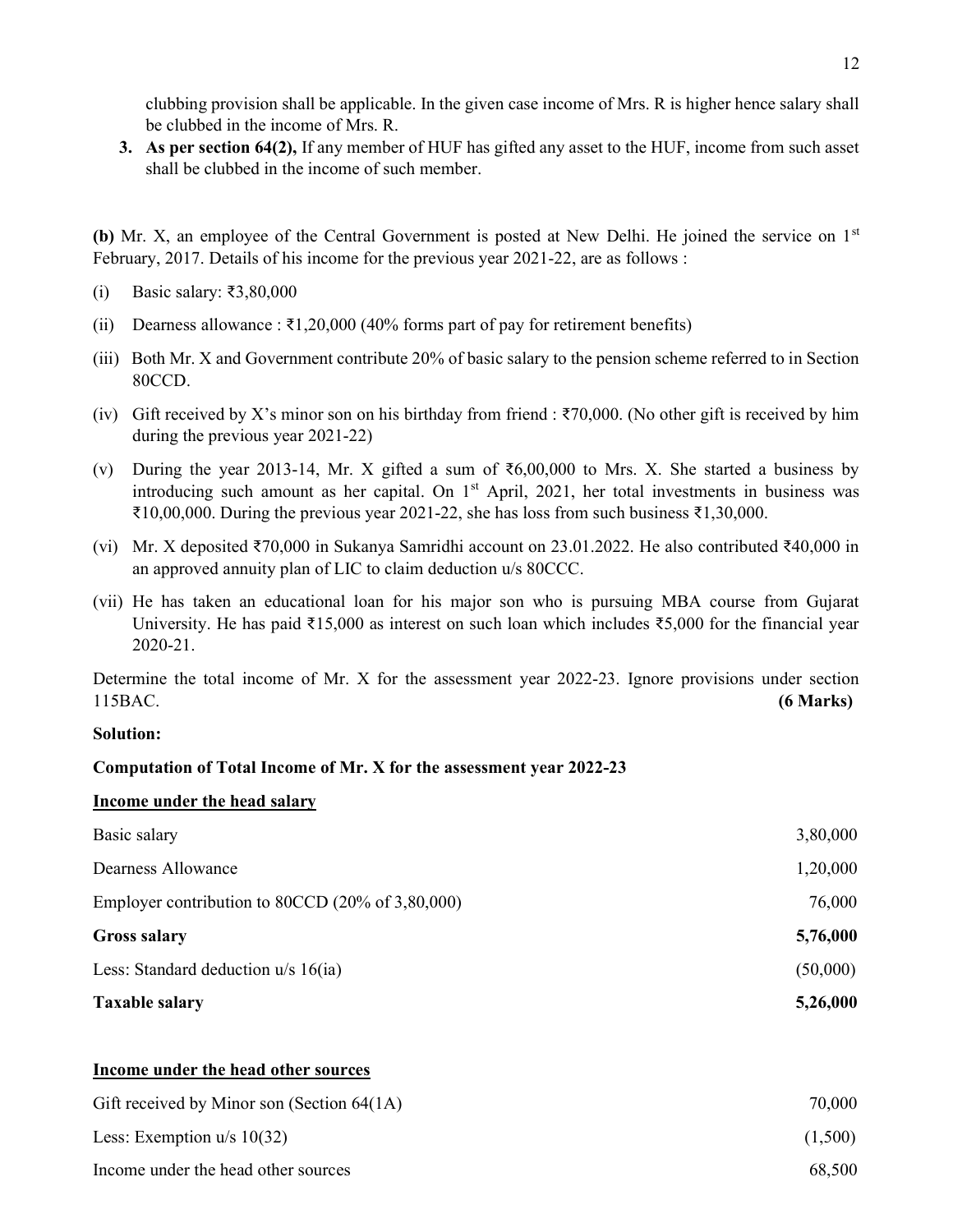| Less: Loss under the head business profession section 71                                 | (68,500)   |
|------------------------------------------------------------------------------------------|------------|
| Income under the head other sources                                                      | Nil        |
| <b>Income under the head Business profession</b>                                         |            |
| Loss by Mrs. X (1,30,000/10,00,000 X 6,00,000)                                           | (78,000)   |
| Loss of 68,500 is adjusted with other sources and balance shall be carried forward       |            |
| <b>Gross total income</b>                                                                | 5,26,000   |
| Less: Deduction u/s 80C - Sukanya Samridhi<br>(70,000)                                   |            |
| Less: Deduction u/s 80CCC – Annuity plan<br>(40,000)                                     |            |
| Less: Deduction u/s $80CCD(1)$ (10% of 4,28,000) = (26,000)                              | (1,36,000) |
| (Maximum allowed 42,800 but subject to contribution i.e. $76,000-50,000=26,000$ )        |            |
| Less: Deduction u/s 80CCD(1B)                                                            | (50,000)   |
| (Note: We can make other combination also for claiming deduction but maximum in any case |            |
| can be 1,86,000)                                                                         |            |
| Less: Deduction u/s $80CCD(2)$ (14% of 4,28,000) =                                       | (59, 920)  |
| Less: Deduction for Interest u/s 80E                                                     | (15,000)   |
| <b>Total Income</b>                                                                      | 2,65,080   |
|                                                                                          |            |

Note:

- 1. Business loss is not allowed to be setoff from salary income.
- 2. As per section 80CCE Maximum deduction allowed shall be 1,50,000 for 80C+80CCC+80CCD(1)

(c) Mr. Kailash, a resident and ordinarily resident in India, could not file his return of Income for the assessment year 2022-23 before due date prescribed under section 139(1). Advise Mr. Kailash as a tax consultant:

What are the consequences for non-filing of return of Income within the due date under section 139(1)?

(4 Marks)

13

#### Answer:

#### Consequences for non-filing of return of Income within the due date u/s 139(1)

Carry forward and set-off of certain losses: Carry forward and set-off of business loss, speculation business loss, loss from specified business, loss under the head "Capital Gains"; and loss from the activity of owning and maintaining race horses, would not be allowed to be carried forward, where a return of income is not furnished within the time allowed under section 139(1).

Interest under section 234A: Interest under section 234A @1% per month or part of the month for the period commencing from the date immediately following the due date under section 139(1) till the date of furnishing of return of income is payable, where the return of income is furnished after the due date. However, no interest u/s 234A shall be charged on self-assessment tax paid by the assessee on or before the due date of filing of return.

Fee under section 234F: Late fee of ₹ 5,000 would be payable under section 234F, if the return of income is not filed before the due date specified in section 139(1)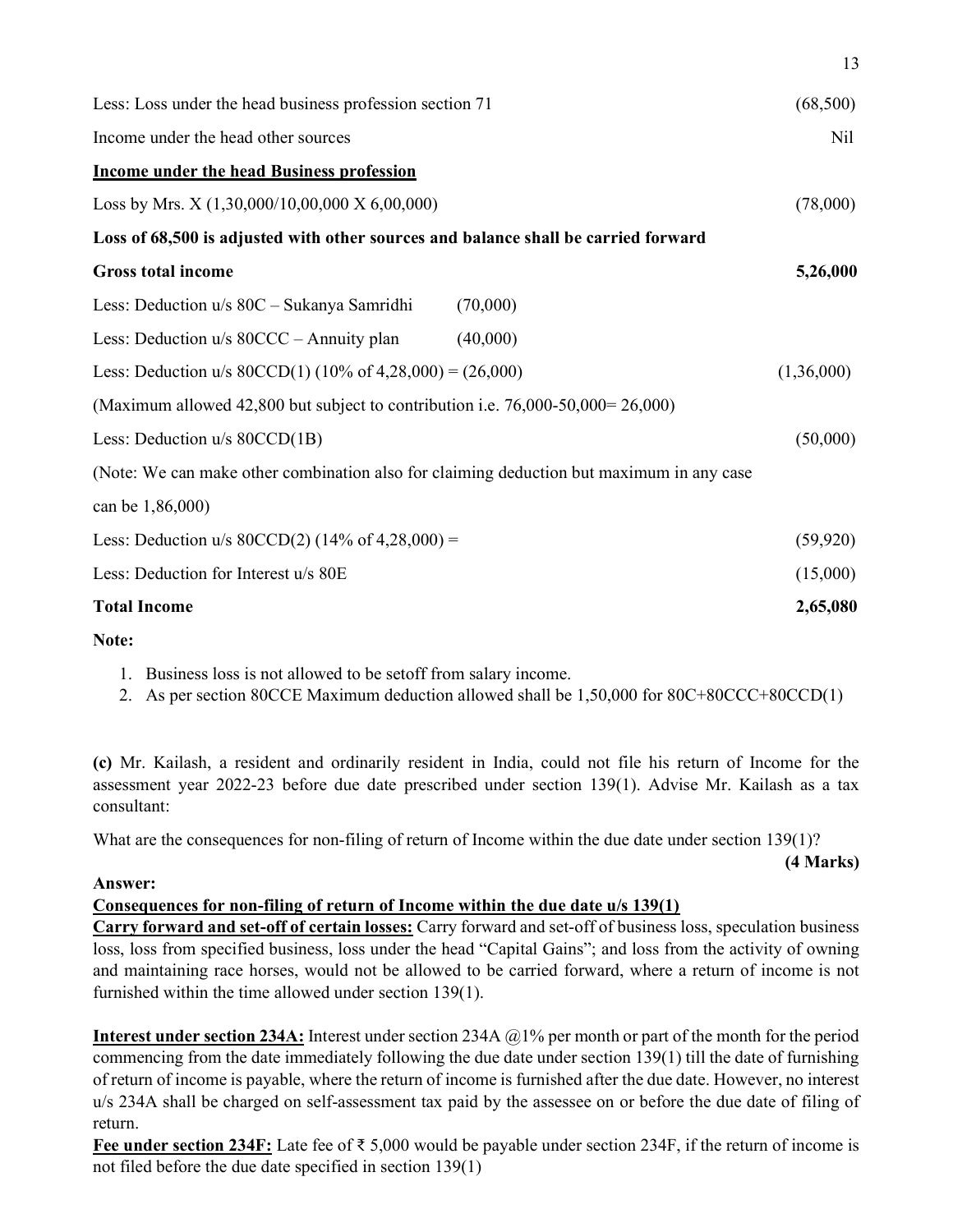However, such fee cannot exceed ₹ 1,000, if the total income does not exceed ₹ 5,00,000.

#### OR

Mr. Sitaram is engaged in the business of trading of cement having turnover of ₹10 crores during the financial year 2021-22. As a tax consultant advise him what are the particulars to be furnished under section 139(6A) along with Return of Income? (4 Marks)

#### Answer: As per section 139(6A),

Since Mr. Sitaram's turnover from business of trading of cement is  $\bar{\tau}10$  crores which exceeds  $\bar{\tau}1$  crore, being the threshold limit for tax audit under section 44AB, he is subjected to tax audit. Accordingly, Mr. Sitaram, is required to furnish the following particulars along with his return of income –

(i) the report of audit referred to in section 44AB.

(ii) the particulars of the location and style of the principal place where he carries on the business or profession and all the branches thereof.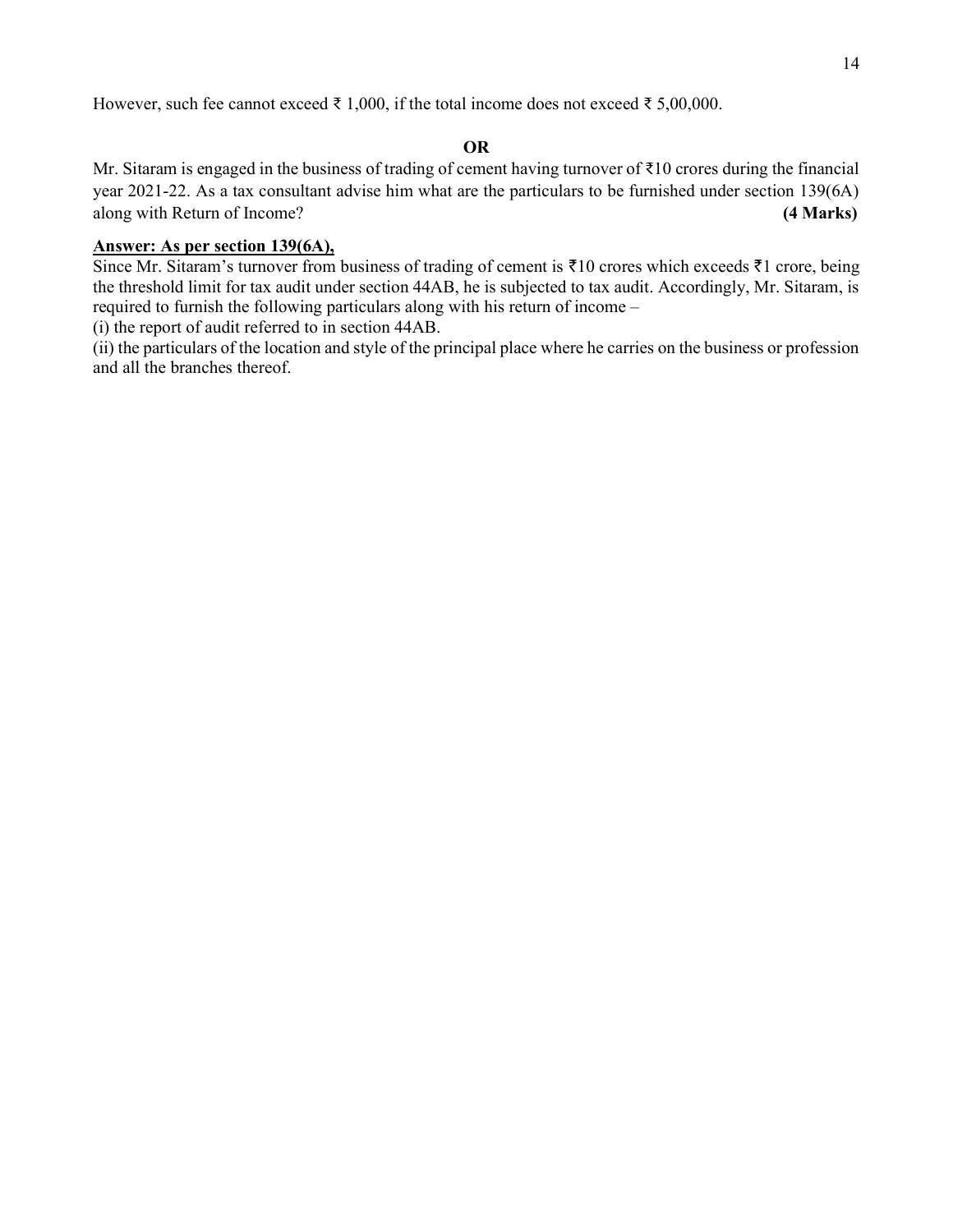#### SECTION-B

5. M/s ABC Ltd., a registered supplier in Surat, Gujarat and it has calculated output net GST liability after adjusting ITC in the books for the month of February 2022:

CGST : ₹3,00,000

SGST : ₹2,50,000

IGST : ₹3,00,000

During the above month, the following additional information provided by M/s ABC Ltd:

| S. No.         | <b>Particulars</b>                                                                                                                                                                                                                                                                                                                                                                                                               | <b>Amount</b>                |
|----------------|----------------------------------------------------------------------------------------------------------------------------------------------------------------------------------------------------------------------------------------------------------------------------------------------------------------------------------------------------------------------------------------------------------------------------------|------------------------------|
|                |                                                                                                                                                                                                                                                                                                                                                                                                                                  | (excluding<br>$\left($ ST) ₹ |
| 1              | The company had given on hire 5 trucks to one of the transporters of Vadodara<br>(a goods transport agency) for transporting goods for 10 days. The hiring<br>charges for the trucks were $\overline{57,500}$ per truck per day                                                                                                                                                                                                  | 3,75,000                     |
| $\overline{2}$ | The company sold goods to $X & Co.$ of Delhi on 6th January 2022 with a<br>condition that interest $\omega$ 2% per month will be charged on invoice value if X<br>& Co. failed to make payment within 30 days of the delivery of the goods.<br>Goods were delivered and also the invoice was issued on $6th$ January 2022. X<br>& Co. paid the consideration for the goods on $20th$ February along with<br>applicable interest. | 5,00,000                     |
| 3              | The company sought legal consultancy services for it's business from A $\&$<br>Advocates, a partnership firm of advocates situated at Bhuj, Gujarat.                                                                                                                                                                                                                                                                             | 1,50,000                     |
| $\overline{4}$ | The company ordered 3,000 packets of tools which are to be delivered by the<br>supplier of Delhi via 3 lots of 1,000 packets monthly. The supplier raised the<br>invoice for full quantity in February 2022 and the last lot would be delivered<br>in April 2022.                                                                                                                                                                | 5,00,000                     |
| 5              | The company supplied 10,000 packets of tools to one of it's customer at $\overline{\xi}10/-$ per packet in<br>Gujarat in January 2022. Afterwards, the company re-values it at $\bar{\zeta}$ per packet in February 2022<br>and the company issued credit note to the customer for $\bar{\tau}$ 1 per packet.                                                                                                                    |                              |

The rate of GST is 9% CGST, 9% SGST and 18% IGST.

You are required to compute the actual net liability of GST to be paid in cash along with working notes for the month of February 2022. (8 Marks)

#### Solution:

|  |  |  | <b>Computation of Actual Net Liability of GST to be paid in cash</b> |
|--|--|--|----------------------------------------------------------------------|
|--|--|--|----------------------------------------------------------------------|

| <b>Particulars</b>      | <b>CGST</b> | <b>SGST</b> | <b>IGST</b> |
|-------------------------|-------------|-------------|-------------|
| Computed Tax            | 3,00,000    | 2,50,000    | 3,00,000    |
| Add: Output tax for     |             |             |             |
| letting out of 5 trucks |             |             |             |
| 3,75,000                |             |             |             |
| (Services by way of     |             |             |             |
| giving a means of       |             |             |             |
| transportation of goods |             |             |             |
| on hire to a Goods      |             |             |             |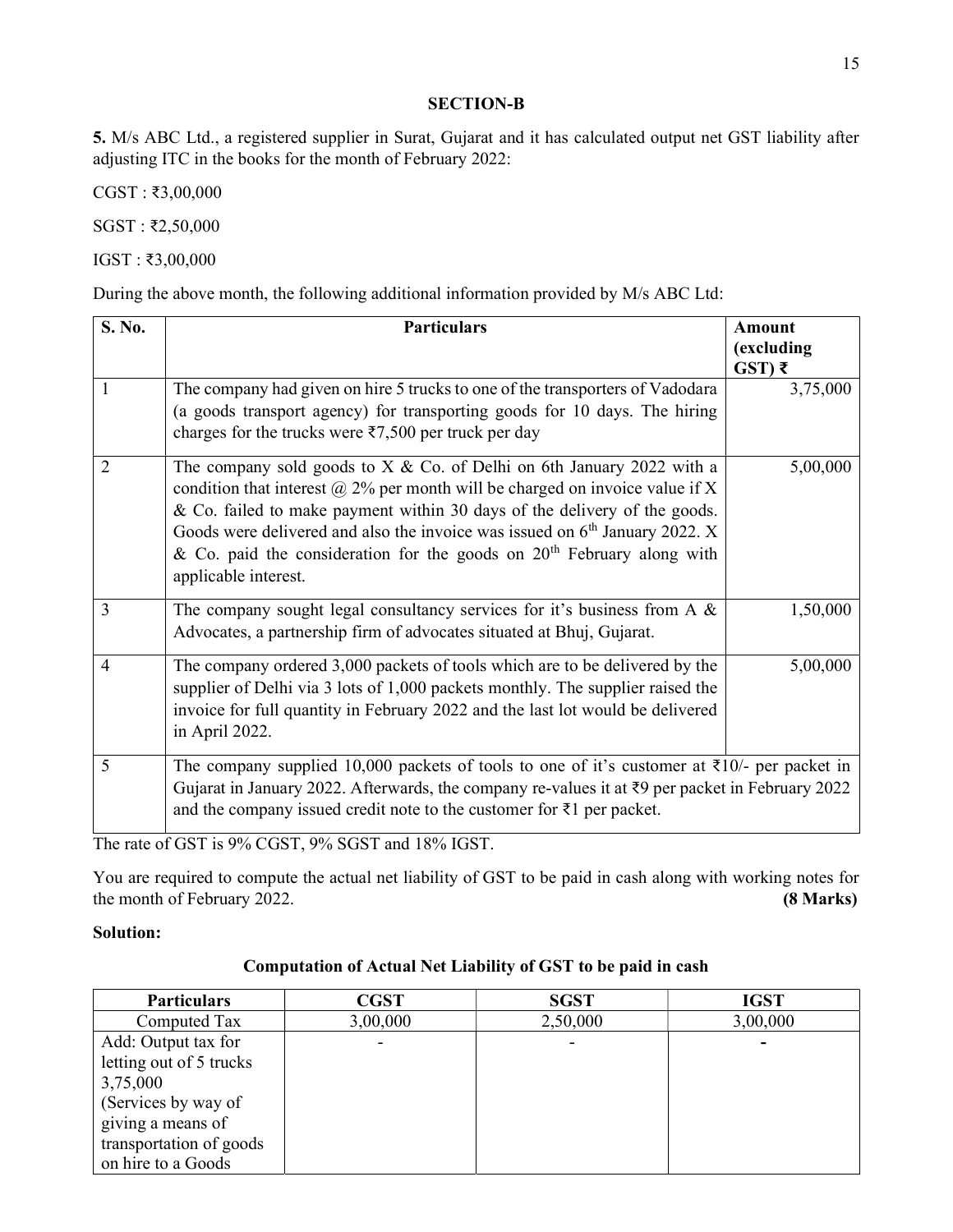| Transport agency are                              |          |          |          |
|---------------------------------------------------|----------|----------|----------|
| exempt.)                                          |          |          |          |
| Add: Interest on delay in                         |          |          | 900      |
| payment of 15 days                                |          |          |          |
| inconsideration                                   |          |          |          |
| $(5,00,000 \times 2\% \times \frac{1}{2}) \times$ |          |          |          |
| 18%                                               |          |          |          |
| Less: ITC on tax paid                             | (13,500) | (13,500) |          |
| under reverse charge                              |          |          |          |
|                                                   |          |          |          |
| <b>Net Output tax</b>                             | 2,86,500 | 2,36,500 | 3,00,900 |
| Add: Tax payable under                            | 13,500   | 13,500   |          |
| reverse charge                                    |          |          |          |
| GST to be paid in cash                            | 3,00,000 | 2,50,000 | 3,00,900 |

The Company sought legal services in this case the company have to pay GST under Reverse charge and he claim ITC of the same.

| Value            | 1,50,000 |
|------------------|----------|
| <b>CGST</b> @ 9% | 13,500   |
| SGST @ 9%        | 13,500   |

Note:

- 1. If goods are received in lots then ITC can be claimed when the last installment is received in the given case, last lot is received in April hence company can claim ITC in the month of April.
- 2. Interest on delay payment is includible as per section 15.
- 3. Since discount given by ABC Ltd. on the packets of tools was not known at the time of supply, it shall not be excluded from its value of supply

6. (a) M/s AB Ltd., a registered company of Chennai, Tamil Nadu has provided following services for the month of October 2022

| <b>Particulars</b>                                                                         | Amount<br>(₹) |
|--------------------------------------------------------------------------------------------|---------------|
|                                                                                            |               |
| Services of transportation of students, faculty and staff from home to college and back to | 2,50,000      |
| Commerce College, (a private college) providing degree courses in BBA, MBA, B.Com.,        |               |
| M.Com                                                                                      |               |
| Online monthly magazine containing question bank and latest updates in law to students     | 1,00,000      |
| of PQR Law College offering degree courses in LLB and LLM                                  |               |
| Housekeeping services to T Coaching Institute                                              | 50,000        |
| Security services to N Higher Secondary School                                             | 3,25,000      |
| Services of providing breakfast, lunch and dinner to students of ABC Medical College       | 5,80,000      |
| offering degree courses recognized by law in medical field                                 |               |

All the above amounts are exclusive of GST.

Compute the taxable supplies of M/s AB Ltd. for the month of October 2022 with necessary explanations.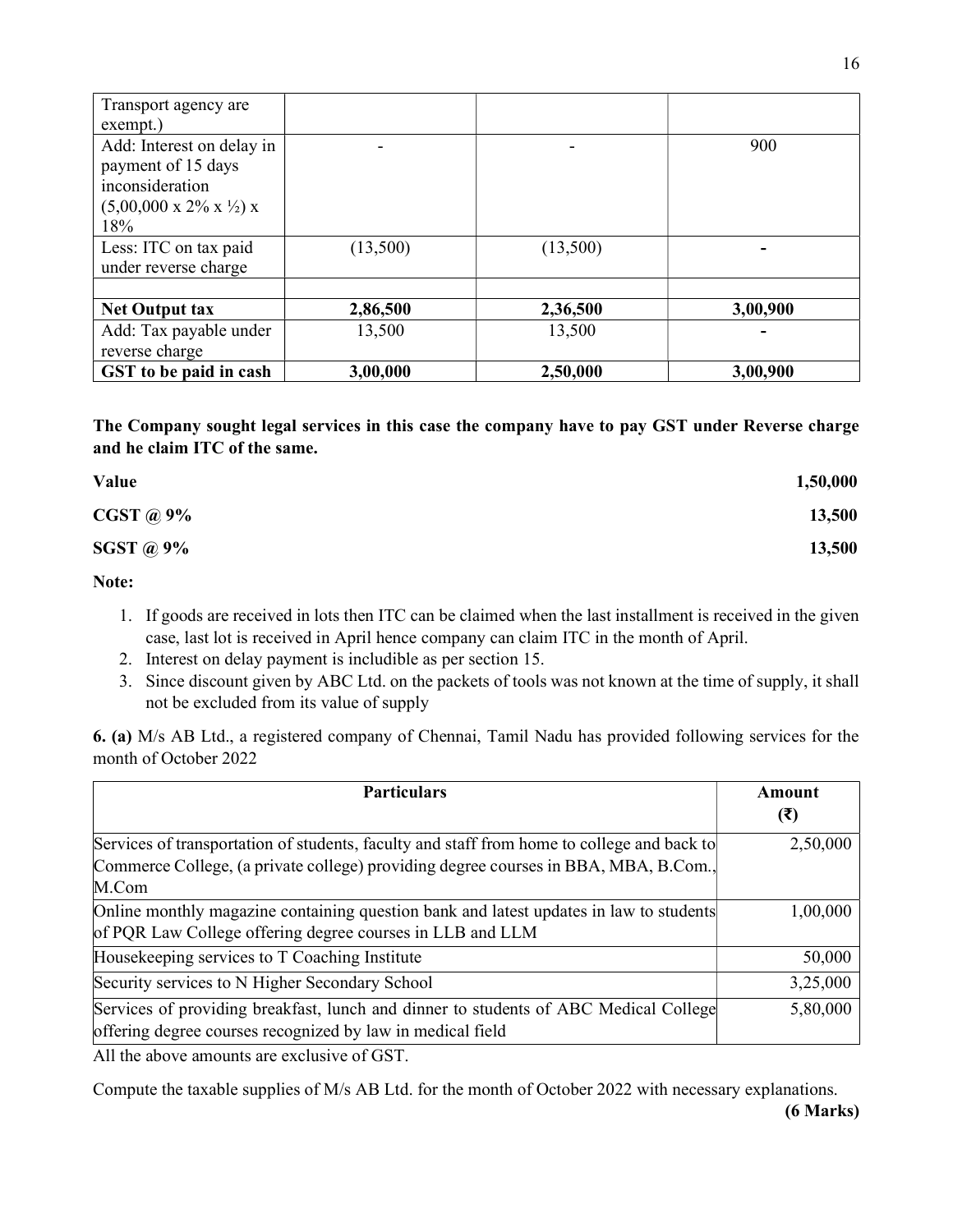#### Solution: Computation of taxable supplies of M/s AB Ltd.

| <b>Particulars</b>                                                                                                                                                                                            | <b>Amount</b> |
|---------------------------------------------------------------------------------------------------------------------------------------------------------------------------------------------------------------|---------------|
|                                                                                                                                                                                                               | (3)           |
| Services of transportation of students, faculty and staff from home to college and back to                                                                                                                    | 2,50,000      |
| Commerce College, (a private college) providing degree courses in BBA, MBA, B.Com.,                                                                                                                           |               |
| M.Com - Taxable                                                                                                                                                                                               |               |
| Online monthly magazine to students of PQR Law College                                                                                                                                                        |               |
| (Services of supply of online educational journals provided to an educational institution                                                                                                                     |               |
| providing qualification recognized by law are exempt)                                                                                                                                                         |               |
| Housekeeping services to T Coaching Institute – Taxable                                                                                                                                                       | 50,000        |
| Security services to N Higher Secondary School                                                                                                                                                                | Nil           |
| (Security services provided to an educational institution providing education upto higher<br>secondary school are exempt.)                                                                                    |               |
| Services of providing breakfast, lunch and dinner to students of ABC Medical College.                                                                                                                         | 5,80,000      |
| (Not exempt, since catering services provided to an educational institution are exempt<br>only if such institution provides pre-school education or education upto higher secondary<br>school or equivalent.) |               |
| <b>Taxable value of supply</b>                                                                                                                                                                                | 8,80,000      |

#### Note:

Services provided to an educational institution relating to admission, or conduct of examination.

Educational institution" means an institution providing services by way of,—

- (i) pre-school education and education up to higher secondary school or equivalent;
- (ii) education as a part of a curriculum for obtaining a qualification recognised by any law for the time being in force;
- (iii) education as a part of an approved vocational education course

#### services to an educational institution, by way of,—

- $(i)$  transportation of students, faculty and staff;
- (ii) catering, including any mid-day meals scheme sponsored by the Central Government, State

Government or Union territory;0

(iii) security or cleaning or house- keeping services performed in such educational institution;

Educational Institution for the purpose of point  $(i)$ ,  $(ii)$ ,  $(iii)$  means an institution providing services by way of pre-school education and education up to higher secondary school or equivalent.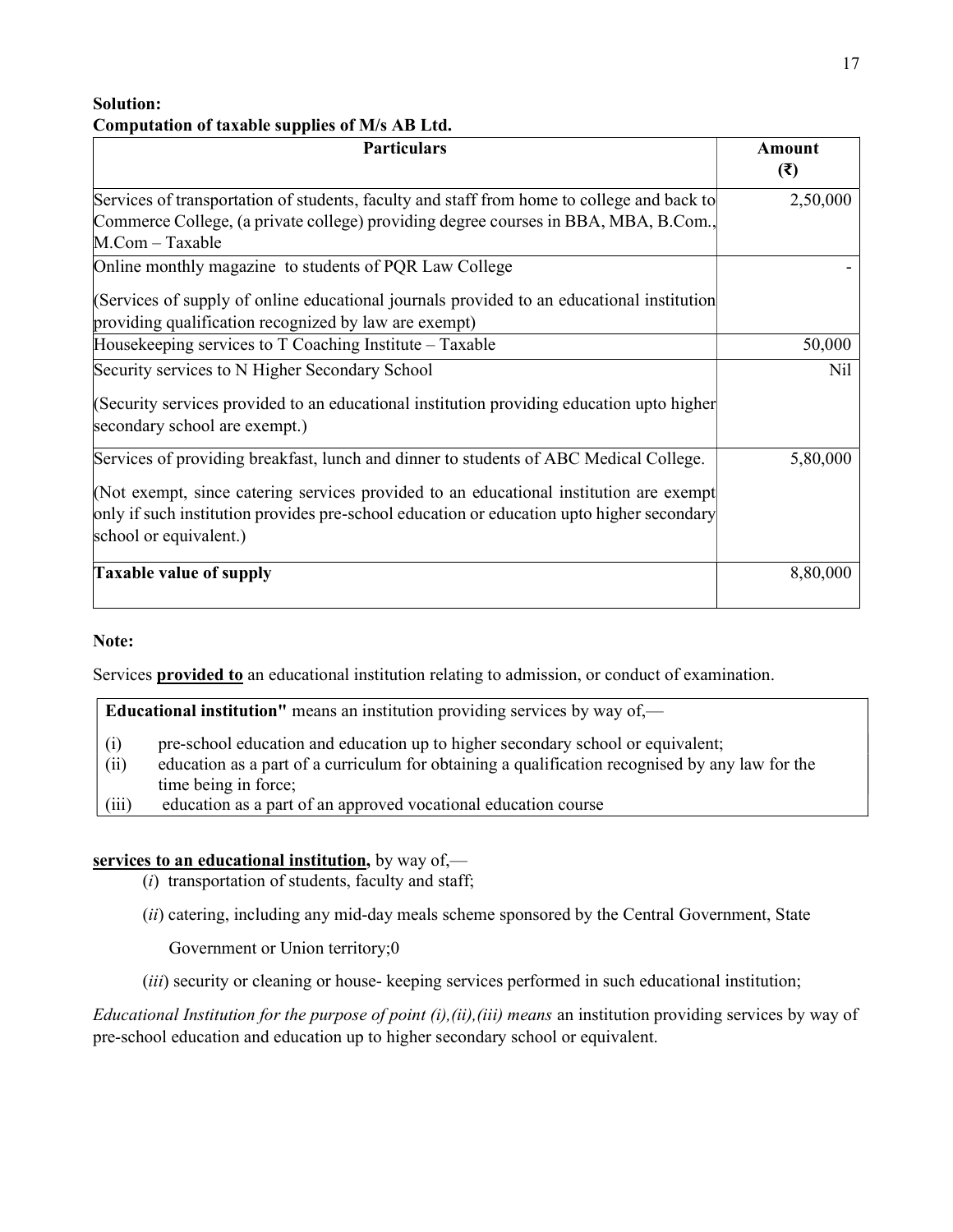(b) Q Ltd. is engaged exclusively in supply of taxable goods from the following states. The particulars of intra-state supplies for the month of May 2022 are as follows :

| <b>STATE</b>   | TURNOVER (₹) |
|----------------|--------------|
| Madhya Pradesh | 5,00,000     |
| Gujarat        | 14,00,000    |
| Tripura        | 12,00,000    |

(i) Q Ltd. seeks to know whether it is liable for registration under GST. Give your explanation.

(ii) Will your answer be different if Q Ltd. supplies only petrol & diesel from Tripura instead of any other taxable goods? (4 Marks)

#### Answer:

As per section 22 of the CGST Act, 2017, a supplier is liable to be registered in the State/Union territory from where he makes a taxable supply of goods and/or services, if his aggregate turnover in a financial year exceeds the threshold limit. The threshold limit for a person making exclusive intra-State taxable supplies of goods is as under:-

- (a) ₹10 lakh for the Special Category States of Mizoram, Tripura, Manipur and Nagaland.
- (b) ₹20 lakh for the States of Arunachal Pradesh, Meghalaya, Puducherry, Sikkim, Telangana and Uttarakhand.
- (c) ₹ 40 lakh for rest of India.

However, the higher threshold limit of  $\bar{\tau}$  40 lakh is not available to persons engaged in making supplies of ice cream and other edible ice, whether or not containing cocoa, Pan masalas and Tobacco and manufactured tobacco substitutes.

In the light of the afore-mentioned provisions, the answer to the independent cases is as under:-

(i) Q Ltd. is exclusively engaged in intra-State supply of taxable goods. Its turnover in the current FY from Gujarat is ₹ 14 lakh and from Madhya Pradesh 5,00,000. It has also supplying taxable goods in Tripura with a turnover of ₹ 12 lakh in the current FY. Since Raghav is engaged in supplying taxable goods from a Special Category State as per section 22, the applicable threshold limit for him gets reduced to  $\bar{\tau}$  10 lakh. Further, Raghav is liable to get registered under GST in all the States on his aggregate turnover crossing the threshold limit of ₹ 10 lakh.

(ii) Yes answer will be different if Q Ltd. supplies only petrol and diesel from Tripura instead of any taxable goods. In this case since Q Ltd. is not supplying taxable goods from Tripura hence enhanced limit is applicable i.e 40 lakhs hence Q Ltd is not eligible for registration.

7.(a)(i) An order is placed to T & Co., Sholapur on  $18<sup>th</sup>$  August, 2021 for supply of fabrics to make garments. Company delivered the fabrics on 4<sup>th</sup> September, 2021 and after completion of the order issued the invoice on  $15<sup>th</sup>$  September, 2021. The payment against the same was received on  $30<sup>th</sup>$  September, 2021. Determine the time of supply for the purpose of payment under CGST Act, 2017 with your explanations.

#### Answer:

As per section 12, Liability to pay GST shall arise at the time of supply of goods which will be the date of issue of invoice or delivery of goods whichever is earlier.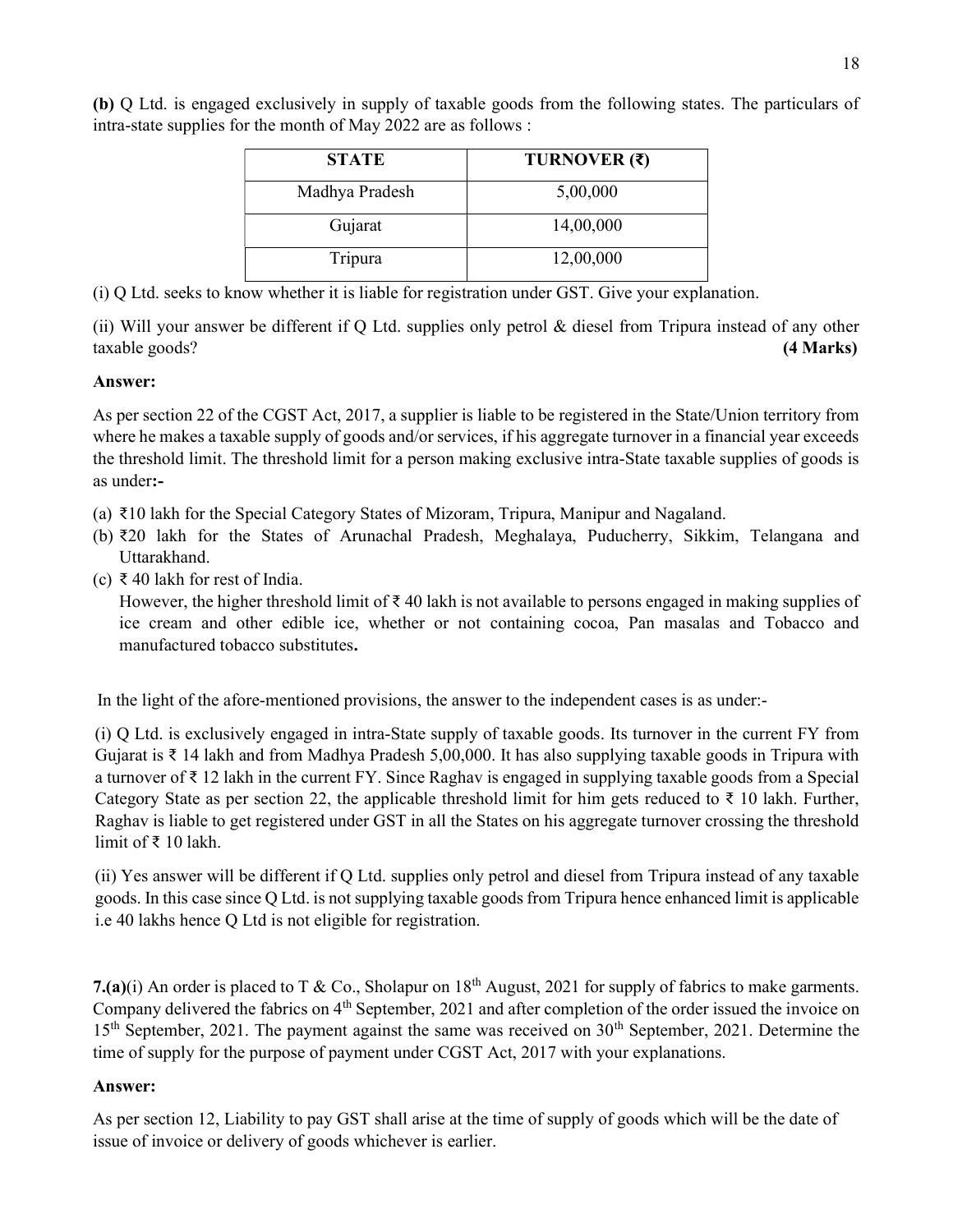In the given case, Date of delivery is earlier than the date of issue of invoice hence date of delivery of goods shall be considered as time of supply i.e.  $4<sup>th</sup>$  September.

(ii) HM Industries Ltd. engaged the services of a transporter for road transport of a consignment on 20<sup>th</sup> May 2021. However, the consignment could not be sent immediately on account of a strike in the factory, and instead was sent on  $20<sup>th</sup>$  July 2021. Invoice was received from the transporter on  $20<sup>th</sup>$  June 2021 and payment was made on  $25<sup>th</sup>$  August 2021.

What is the time of supply of the transporter's service? (5 Marks)

#### Answer;

#### Alternate 1: Forward Charge: (GTA has paid 12% GST)

As per section 13, The liability to pay tax on services shall arise at the time of supply. Time of supply of services shall be the date of invoice or the date of receiving payment whichever is earlier but if invoice is not issued within 30 days of supply of service, TOS shall be the date of supply of service or the date of payment whichever is earlier, In the given case, invoice is issued before supply of service hence date of invoice shall be considered as time of supply i.e.  $20<sup>th</sup>$  June 2021.

#### Alternate 2: Reverse Charge: (GTA has not paid 12% GST)

Tax of supply of transportation of goods by road services provided by Goods Transport Agency to a body corporate is payable under reverse charge.

Time of supply is earlier of date of making payment and  $61<sup>st</sup>$  day from the date of issue of invoice by supplier.

In the given case,  $25^{th}$  August or  $20^{th}$  August (61<sup>st</sup> day from  $20^{th}$  June)

Time of supply is  $20<sup>th</sup>$  August

(b) M/s PQR Ltd., have filed their GSTR3B return for the month of August, 2021 within the due date i.e. 20.09.2021. It was noticed in October 2021 that tax dues for the month of August, 2021 have been short paid for by ₹10,000. The shortfall of ₹10,000 was paid through cash ledger and credit ledger amounting to ₹7,500 and ₹2,500 respectively while filing GSTR3B of October 2021 which was filed on 20.11.2021.

(i) Examine and compute the Interest payable if any under the CGST Act, 2017.

(ii) What would be your answer if, GSTR-3B for the month of August 2021 had been filed belatedly on 20.11.2021 and the tax of ₹10,000/- has been paid on 20.11.2021 as above.

Note: Ignore the effect of the leap year. Electronic cash ledger and credit ledger carried sufficient balance for the above shortfall. (5 Marks) (5 Marks)

#### Answer:

Interest is payable under Section 50 of the CGST Act, 2017 in case of delayed payment of tax  $(a)$  18% per annum from the date following the due date of payment to the actual date of payment of tax. As per Section 50, interest is payable on the net tax liability paid in cash, only if the return to be filed for a tax period under Section 39, has been filed after the due date to furnish such return.

In the above scenario, M/s PQR Ltd., has defaulted in making the payment for ₹10,000 on self-assessment basis in the return for the month of August, 2021. Accordingly, interest is payable on the gross liability. Thus, the amount of interest payable by M/s ABC Ltd., is as under:-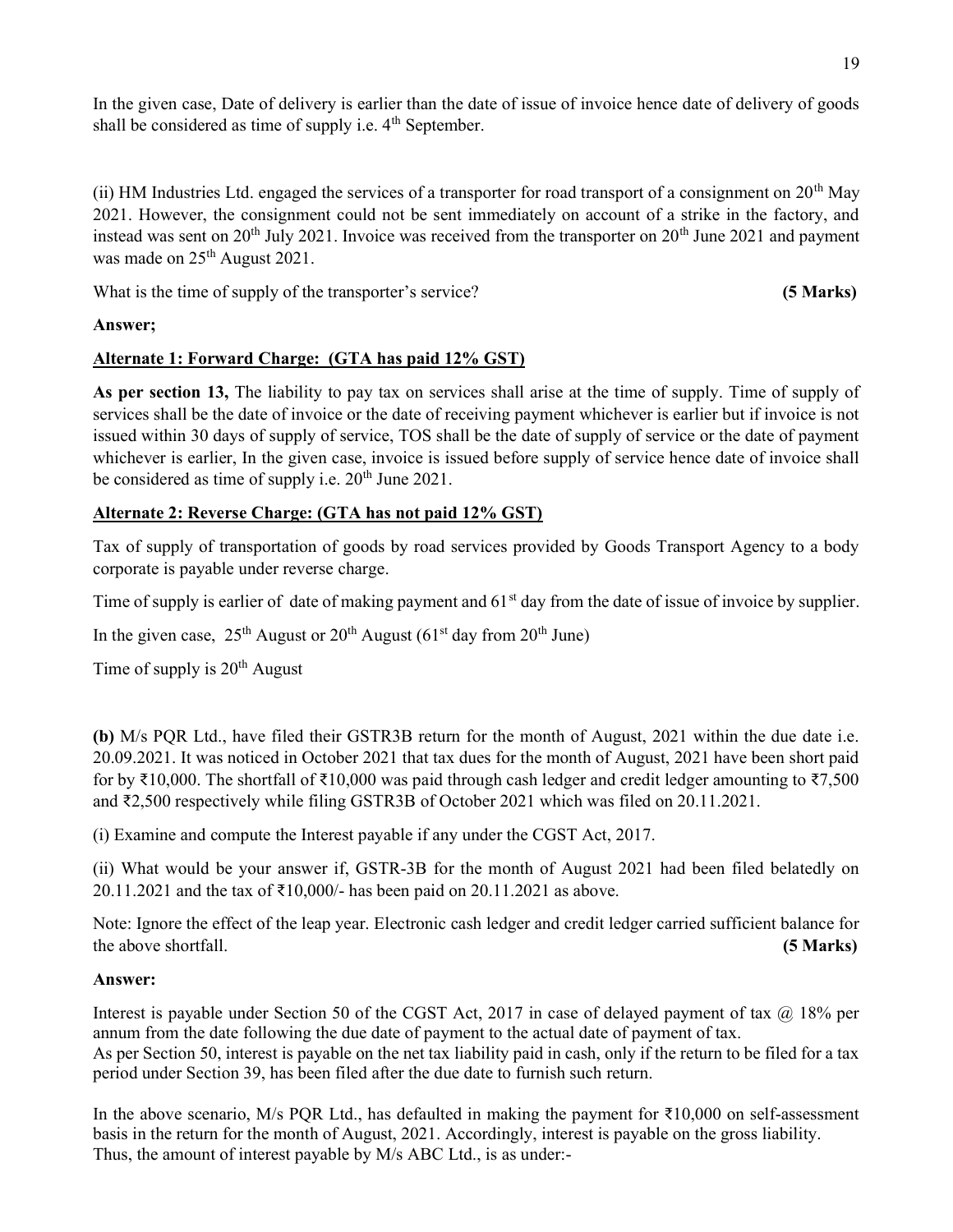Period of delay = 21st September, 2021 to 20th November,  $2021 = 61$  days

Hence, amount of interest = ₹ 10,000 x 18% x 61/365 = ₹ 301

Alternatively, if M/s PQR Ltd., have filed the return for the month of August, 2021 on 20.11.2021, beyond the stipulated due date of 20.09.2021 and if the self-assessed tax for August, 2021 has been paid on 20.11.2021, Interest shall be payable on the tax paid through Electronic Cash Ledger only. Hence Interest is payable from 21st September, 2021 to 20th November, 2021 = 61 days Amount of Interest = ₹ 7,500 x 18% x 61/365 = ₹ 226

Note: In the second part we have assumed that 7500 is paid through cash ledger.

8. (a) Mr. Q, a Casual Taxable Person of Gujarat state is a trader of taxable notified handicraft goods. It makes supplies to the states of Maharashtra, Rajasthan and Andhra Pradesh. Turnover for October 2021 is 18 Lakhs.

#### (i) Explain the provisions of registration for Casual Taxable person under GST. Examine whether Mr. Q is liable for registration or not?

Answer: A casual taxable person is required to obtain compulsory registration under GST irrespective of the quantum of its aggregate turnover. However, a threshold limit of  $\bar{\tau}$ 20 lakh ( $\bar{\tau}$ 10 lakh in case of specified Special Category States) is available for registration to a casual taxable person who:

(i) is making inter-State taxable supplies of notified handicraft goods and notified hand-made goods,

(ii) is availing the benefit of exemption from registration available to inter-State supply of above-mentioned goods upto the aggregate turnover of  $\bar{\tau}$ 20 lakh ( $\bar{\tau}$ 10 lakh in case of specified Special Category States), and

- (iii) has obtained a PAN and
- (iv) has generated an e-way bill.

In the given case, since Mr. Q is engaged in supplying notified handicraft goods and its aggregate turnover does not exceed  $\bar{\tau}$ 20 lakh, he will not be liable to registration provided he fulfills other conditions specified herein

#### (ii) What will be the answer if Mr. Q makes trading in taxable notified products instead of taxable notified handicraft goods which involves 75% making on machine and 25% by hand? (5 Marks)

Answer: In case Mr. Q is engaged in trading of notified products which are predominantly made by machine, he will not be eligible for the exemption from registration under aforesaid provisions and needs to take compulsory ( mandatory) registration.

(b) Is Dynamic Quick Response (QR) Code applicable to suppliers who issue invoice to unregistered persons? If no, list the suppliers to whom Dynamic QR Code is not applicable. (5 Marks)

#### Answer:

All B2C invoices issued by a registered person whose aggregate turnover in any preceding financial year from 2017-18 onwards exceeds 500 crores will have a QR code. Hence Dynamic Quick Response Code if applicable to suppliers who issue invoices to unregistered person.

Dynamic QR code is not applicable to an invoice issued to an unregistered person by following suppliers:

(i) Insurer or banking company or financial institution including NBFC